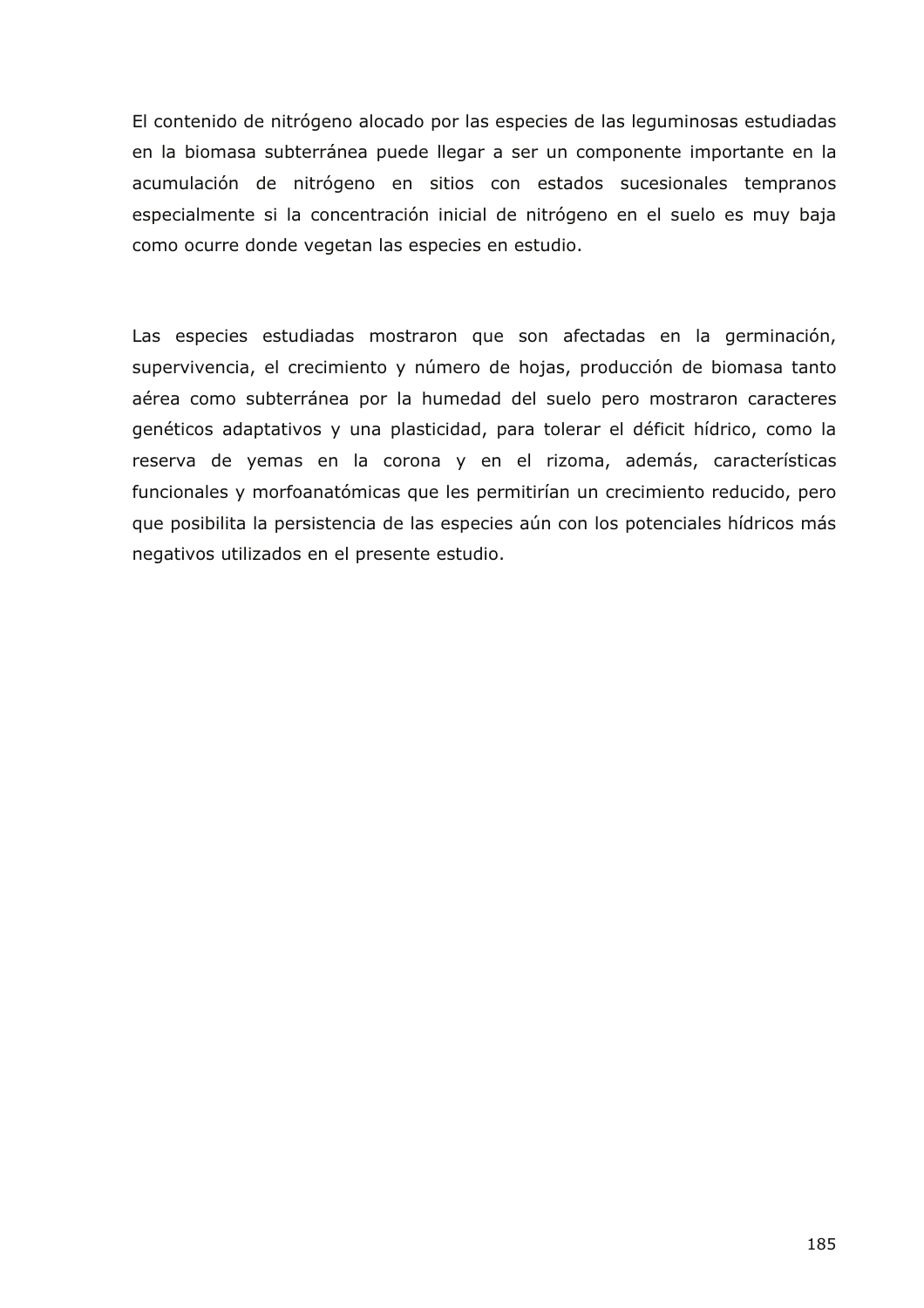## **REFERENCIAS BIBLIOGRAFICAS**

- Ackerly, D. D.; Dudley, S. A.; Sultan, S. E.; Schmitt, J.; Coleman, J. S.; Linder, C. R.; Sanquist, D. R.; Geber, M. A.; Evans, A. S.; Dawson, T. E. y Lechowicz, M. J. 2000. The evolution of plant ecophysiology traits: Recent advances and future directions. BioScience 11 (50) : 979-994.
- Ackerman T.L. 1979. Germination and survival of perennial plant species in the Mojave Desert. The Southwestern Naturalist 24: 399-408.
- Agnese, A. M. y Cabrera, J. L. 1996. Hydrophilic components in two *Adesmia* species. Biochemical Systematics and Ecology 24 (2) : 171-172.
- Aguilera L. E.; Gutierrez J. R. y Meserve P. L. 1999. Variation in soil micro-organisms and nutrients underneath and outside the canopy of *Adesmia bedwellii.* (Papilionaceae) shrubs in arid coastal Chile following drought and above average rainfall. Journal of Arid Environments 42: 61–70
- Aiazzi, M. T.; Argüello, J. A. y Abril, A. 1996. Nodulated and non-nodulated *Prosopis chilensis* (Mol) St. seedlings: economy of carbon and nitrogen. Forest Ecology and Management 89 : 25-29.
- Aiazzi, M. T.; DiRienzo, J. A.; Ledesma, A. y Argüello, J. 1995. Growth dynamics and nitrogen fixation in young *Prosopis chilensis* (Mol) St. plants. International Journal of Experimental Botany 57 (2) : 121-126.
- Al-Humaid, A. I. y Warrag, M. O. 1998. Allelopathic effects of mesquite (*Prosopis juliflora*) foliage on seed germination and seedling growth of bermudagrass (*Cynodon dactylon*). Journal of Arid Environments 38 : 237-243.
- Allen, E. A. 1986. Alfalfa responses to salinity. Crop Science 26: 1005-1008.
- Allen, O. N. y Allen, E. K. 1981. The leguminosae: A source book of characteristics, uses and nodulation. The University of Wisconsin Press.
- Ancibor, E. 1992. Anatomía ecológica de la vegetación de la Puna de Mendoza. I Anatomía foliar. Parodiana 7 (1-2): 63-76.
- Ares, J.; Beeskow, A. M.; Bertiller, M. B.; Rostagno, C. M.; Irisarri, M. P.; Anchorena, J.; Defosse, G. E. y Merino, C. A. 1990. Structural and dynamic characteristics of overgrazed grasslands on the northern Patagonia, Argentina. En: Breymeyer, A. (ed.). Managed Grasslands: Regionals studies. Elsevier, Amsterdam: 149-175.
- Aronson, J.; Kigel, J. y Shimida A. 1993. Reproductive allocation strategies in desert and Mediterranean populations of annual plants grown with and without water stress. Oecologia 93: 336-342.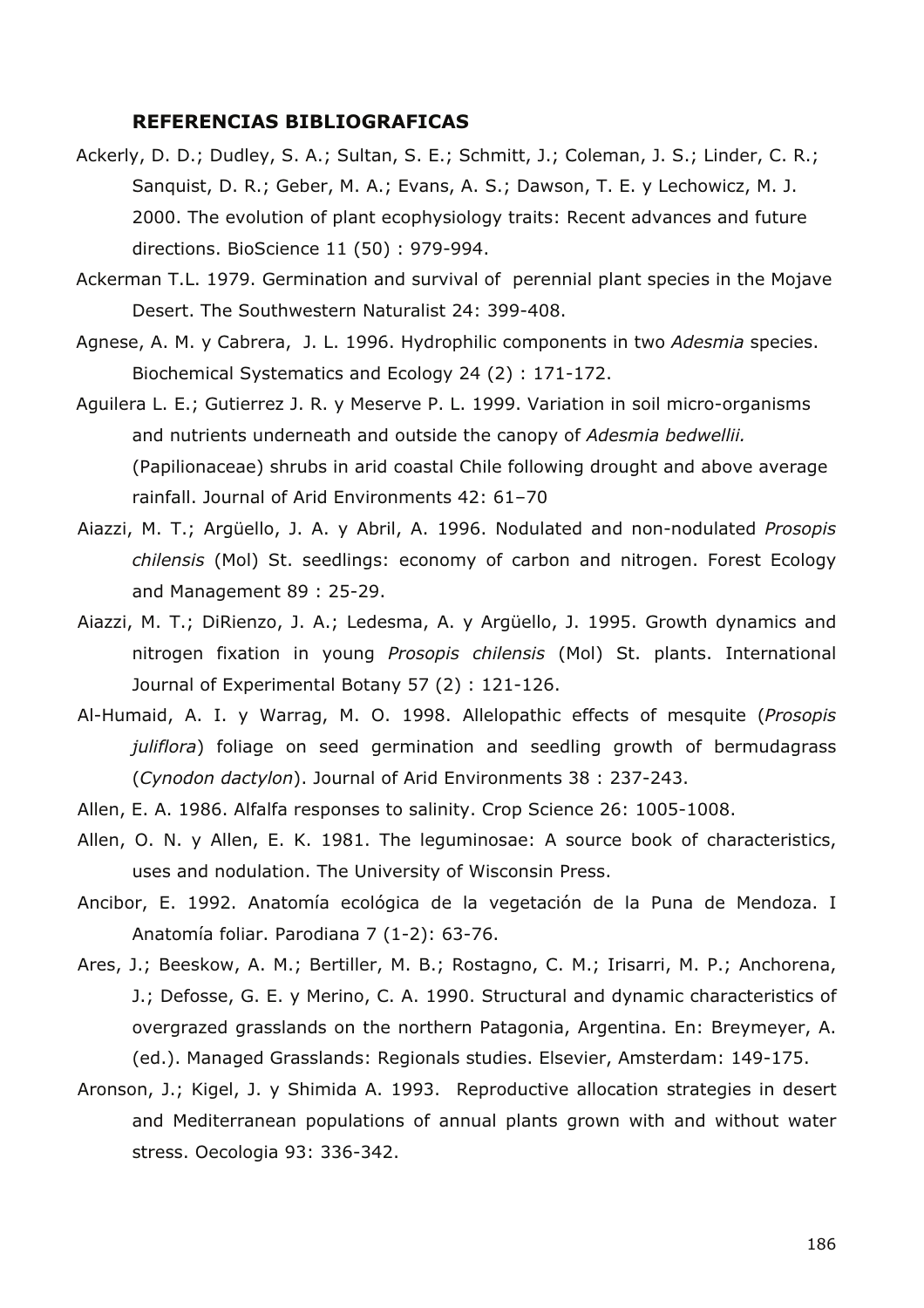- Balandrin, M.F.; Klocke, J.A.; Wurtele, E.S. y Bollinger, W.H. 1985. Natural plant chemicals: sources of industrial and medicinal materials. Science 228: 1154 -1160.
- Baltensperger, A. A. y Smith, M. A. 1984. Nitrogen fixation estimates for some native and introduced legumes, forbs, and shrubs. Journal of Range Management 37 (1): 77-78.
- Bañon, S.; Fernández, J. A.; Franco, J. A.; Torrecillas, A.; Alarcón, J. J. y Sánchez Blanco, M. J. 2004. Effects of water stress and night temperature preconditioning on water relations and morphological and anatomical changes of *Lotus creticus* plants. Scientia Horticulturae 101: 333-342.
- Barneby, R. C. 1964. Atlas of North American *Astragalus* Part 1. Memoirs of New York Botanical Garden (13). 1188 pp.
- Barradas V.; Jones H. y Clark J. 1994. Stomatal responses to changing irradiance in *Phaseolus vulgaris* L. Journal of Experimental Botany 45: 931-936.
- Bates, D.M. 1985**.** Plant utilization: patterns and prospects. Economic Botany 39: 241- 265.
- Beatley, J. C. 1967. Survival of winter annuals in the northern Mojave desert. Ecology 48: 745-750.
- Becker, M.; Ali, M.; Ladha, J.K. y Ottow, J.C.G. 1995. Agronomic and economic evaluation of *Sesbania rostrata* green manure establishment in irrigated rice. Field Crops Research 40: 135-141.
- Beeskow, A. M.; del Valle, H. F. y Rostagno, C. M. 1987. Los sistemas fisiográficos de la región árida y semiárida de la provincia del Chubut. SECYT. Delegación Regional Patagónica .Chubut Argentina.
- Begg, J. E. y Turner. N. C. 1976. Crop water deficits. Advances Agronomy 28: 161-217.
- Bernard-Reversat, F. 1982. Biogeochemical cycle of nitrogen in semi-arid savanna. Oikos 38: 321-332.
- Bertiller, M. B.; Beeskow, A. M. y Coronato, F. 1991. Seasonal environmental variation and plant phenology in arid Patagonia (Argentina). Journal of Arid Environments 21: 1-11.
- Bertiller, M.B.; Elissalde, N.O.; Rostagno, C. y Defossé, G. 1995. Environmental patterns and plant distribution along a precipitation gradient in western Patagonia. Journal of Arid Environments 29: 85-97.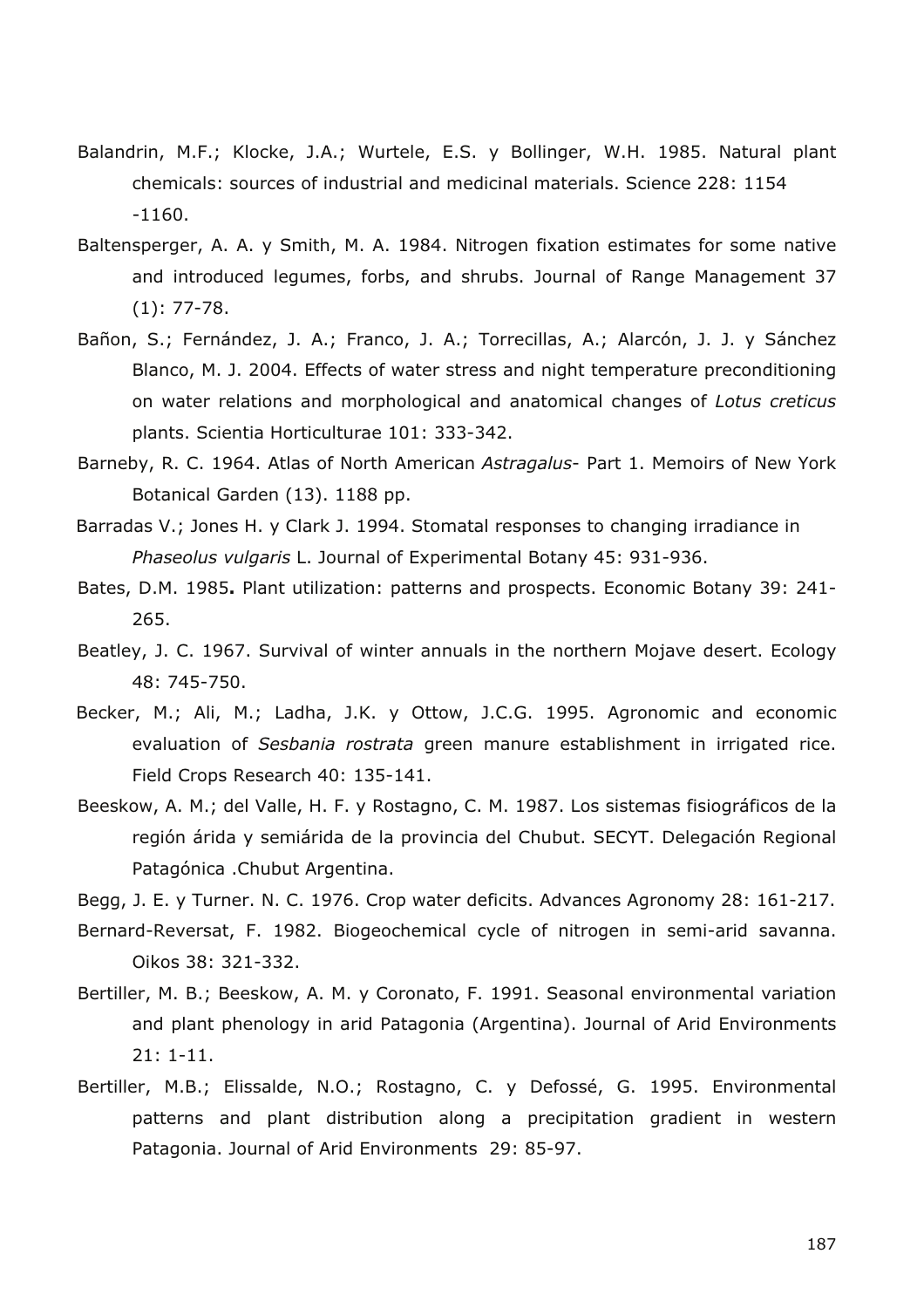- Bertiller, M.; Zaixso, P.; Irisarri M. y Brevedan, E. 1996. The establishment of *Festuca pallescens* in arid grassland in Patagonia (Argentina): The effect of soil water stress. Journal of Arid Enviroments 32: 161-171.
- Bewley, J.D. 1979. Physiological aspects of dessication tolerance. Annual Review Plant Physiology 30: 195-238.
- Bhler, C.; Hill, R. R. y Byers, R. A. 1989. Comparison of logistic and Weibull functions: the effect of temperatura on cumulative germination of alfalfa. Crop Science 29: 142-146.
- Bianco, C. A. 2002. Growth forms, taxonomy, distribution , and uses of the *Adesmia* species (*Leguminosae*) in Central Argentina. Dissertationes Botanicae Band: 356.
- Bianco, C. A. y Weberling, F. 1999. A new species of the genus *Adesmia* DC. (*Fabaceae*) from southern Còrdoba, Argentina. Feddes Repartorium 110 (7-8): 515-520.
- Biggs, K. J. y Fry. S. C. 1990. Solubilization of covalently bound extensin from Capsicum cell walls. Plant Physiology 92: 197-204.
- Blondel, J. y Aronson, J. 1995. Biodiversity and ecosystem function in the mediterranean basin: Human and non-human determinants. 45-52. En: Davis G.W.; Richardson, D. M. (eds.) Mediterranean-type ecosystems: the function of biodiversity. Springer-Verlag, Berlin.
- Blum, A. 1975. Effect of the Bm gene on epicuticular wax and the water relations in *Sorghum bicolor.* Israel Journal Botany 24: 50.
- Bonvisutto, G.; Somlo, R.; Sbriller, A. y Moriez, E. 1986. La dieta de los ovinos del área ecológica sierras y mesetas occidentales. Revista Argentina Producción Animal 6 (1): 57.
- Bowers, J. E. 1996. Seedling emergence on Sonoran desert dunes. Journal of Arid Environments 33: 63-72.
- Bowman, A.; Smith, J. y Brockwell, J. 2004. Forecasting lucerne productivity under dryland farming conditions in central-western New South Wales. Soil Biology and Biochemistry 36: 1253-1260.
- Boyd, S. R. 2001. Nitrogen in future biosphere studies. Chemical Geology 176 : 1-30.
- Brown, R. F. 1987. Germination of *Aristida armata* under constant and alternating temperatures and its analysis with the cumulative Weibull distribution as a model. Australian Journal of Botany 35: 581-591.
- Brown, R. F. y Mater, D. G. 1986. Problems in applying Thornley´s model of germination. Annals of Botany 57: 49-53.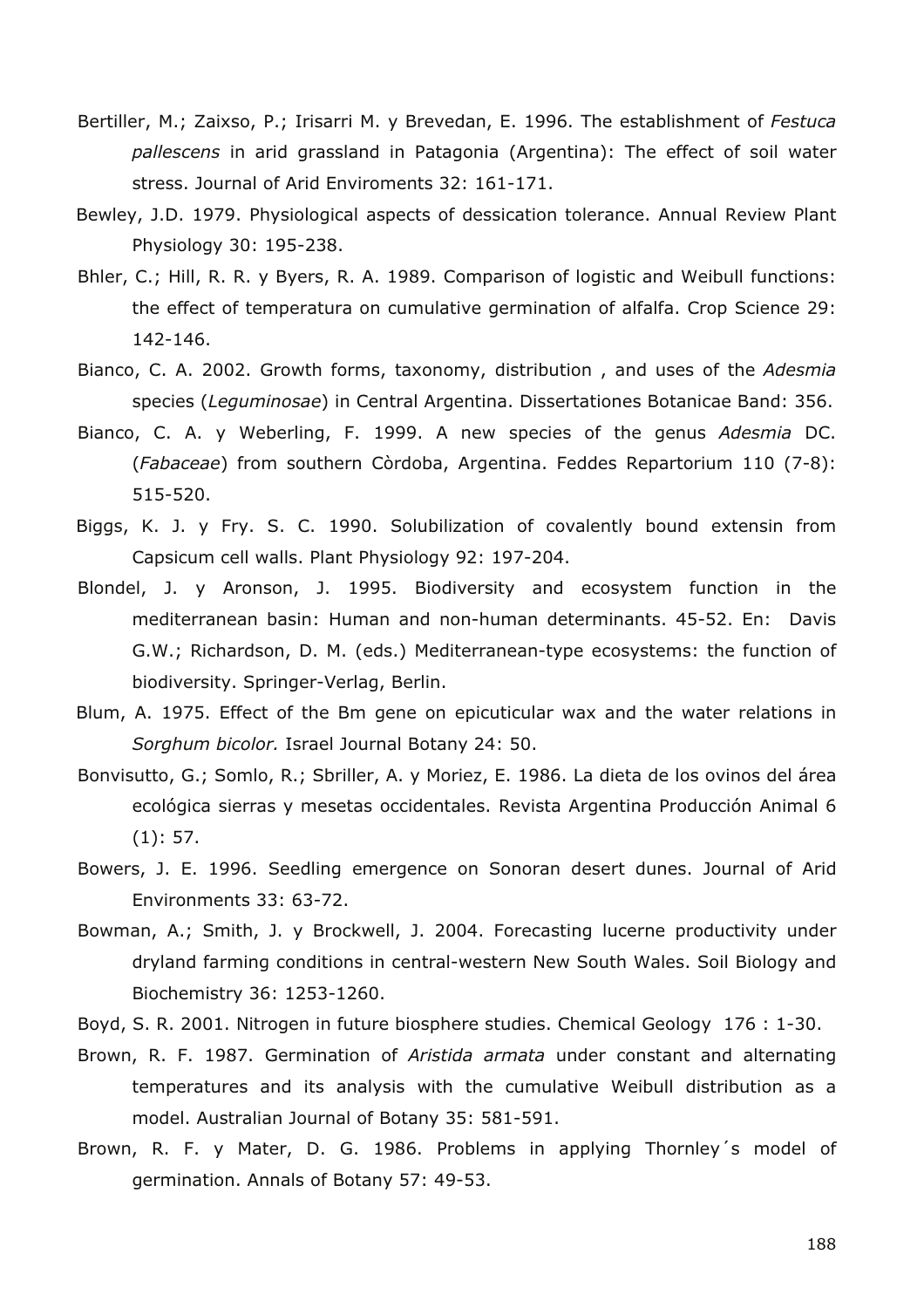- Brown, R. F. y Mayer D. G. 1986. A critical analysis of Maguire´s germination rate index. Journal of Seed Technology 10 (2): 101-110.
- Buono, G.; Ciano, N. Beider, A. Massara Paletto, V; Masimelli, S. y García R. 2005. Revegetación natural de taludes en locaciones del departamento Escalante, Chubut. Ediciones digitales INTA. EERA Trelew. El Boletín 12. http://www.inta.gov.ar/chubut/info/boletines/Boletin12/detalle/Info5\_B12.htm
- Burkart, A. 1952. Las leguminosas argentinas silvestres y cultivadas. Acmé Agency. 2<sup>a</sup> ed. Bs.As.
- Burkart, A. 1964. Contribución al estudio del genero *Adesmia (Leguminosae*), V. Darwiniana 13 (2-3): 1-66.
- Burkart, A. 1967. Sinopsis del género sudamericano de Leguminosas *Adesmia.* Darviniana 14 (2-3): 463-568.
- Call, C. A. y Roundy, B. A. 1991. Perspectives and processes in revegetation of arid and semiarid rangelands. Journal of Range Management 44 (6): 543-549.
- Callaway, R.M.; Walker, L.R. 1997. Competition and facilitation: a synthetic approach to interaction in plant communities. Ecology 78: 1958-1965.
- Castro-Jimenes,Y.; Newton,R.J.; Price,H.J. y Halliwell,R.S. 1989. Drought stress responses of *Microseris* species differing in nuclear DNA content. American Journal of Botany 76:789-795.
- Cavieres, L; Arroyo, M. T. K; Peñaloza, A; Molina-Montenegro, M; Torres, C. 2002. Nurse effect of *Bolax gummifera* cushion plants in the alpine vegetation of the Chilean Patagonian Andes. Journal of Vegetation Science 13: 547-554.
- Chaves, M. M.; Maroco, J. P. y Pereira, J. S. 2003. Understanding plant responses to drought from genes to the whole plant. Functional Plant Biology 30: 239-264.
- Christodoulakis, N.S. y Bazos, J. 1990.Leaf anatomy of three seasonally dimorphic subshrubs. Acta Oecologica 11:291-296.
- Cody, M. L. 1986. Spacing in Mojave desert plant communities. Plant size and distance relationships. Israel Journal of Botany 35: 109-120.
- Collis-George, N. y Hector, J.B. 1966. Germination of seeds as influenced by matric potential and by area of contact between seed and soil water. Australian Journal Soil Research 4:145-165.
- Conticelo, L. y Bustamante, A. 2000/2001. Relevamiento vegetacional de especies asociadas a las actividades productivas del Alto Valle de Río Negro y Neuquén. Revista de la Facultad de Agronomía (UNLP) 104 (2):163-170.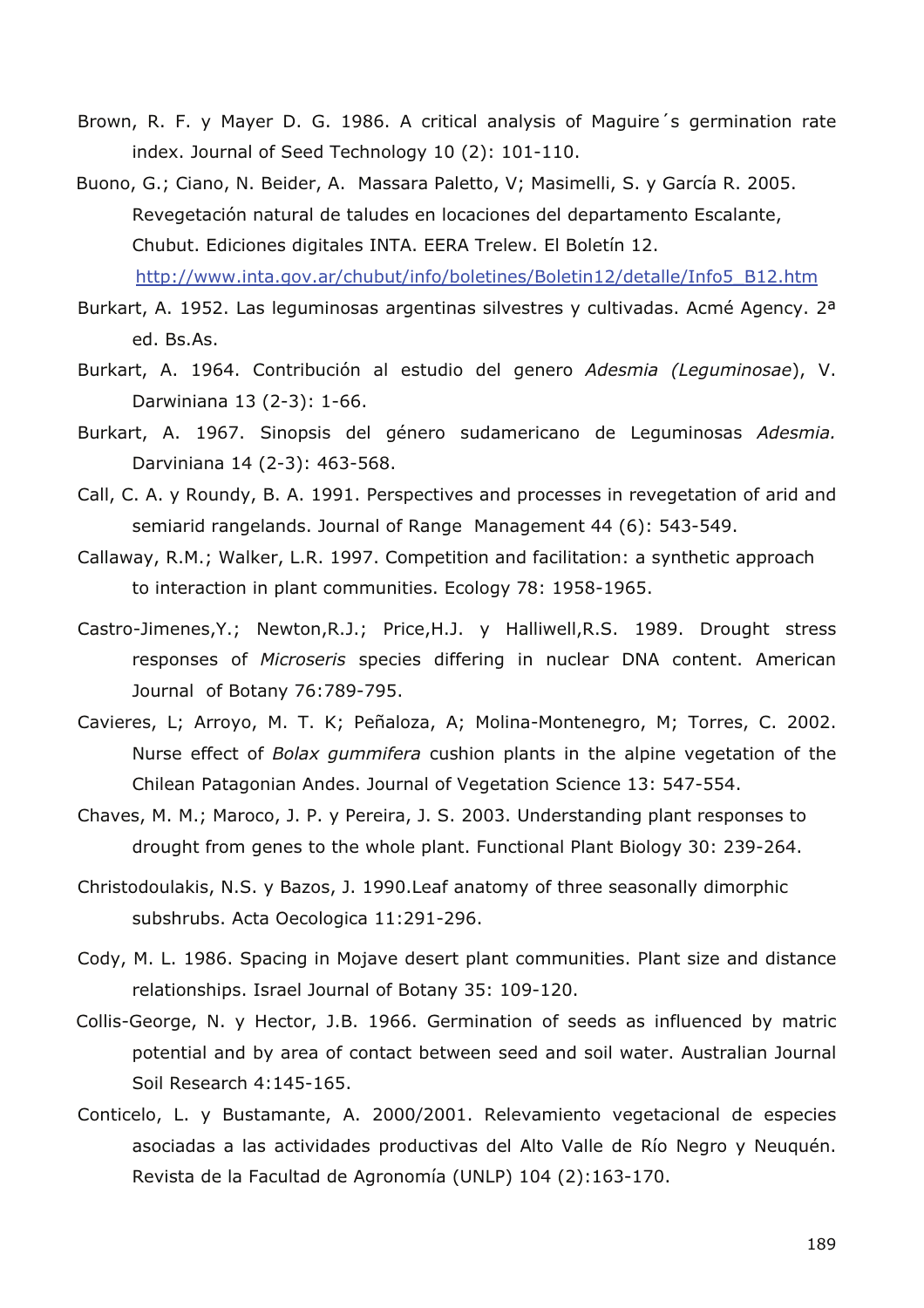- Cony, M. A. y Trione, S. O. 1998. Inter- and intraspecific variability in *Prosopis flexuosa* and *P. chilensis*: seed germination under salt and moisture stress. Journal of Arid Environments 40: 307-317.
- Cooks, P.S. 1995. Use of pastwe and forage legumes in the mediterranean can increase livestock production and reverse degradation. Diversity 11: 114-115.
- Corby, H. D. L. 1988. Types of rhizobial nodules and their distribution among the Leguminosae. Kirkia 13 (1): 54-123.
- Correa, M. N. 1984. Flora Patagónica. Parte IVb. Colección científica. INTA, Buenos Aires.
- Corsi, G. y Bottega S. 1999. Glandular hairs of *Salvia officinalis*: New data on morphology, localization and histochemistry in relation to function. Annals of Botany 84: 657-664.
- Costa França, M.; Pham Thi, A.; Pimentel, C.; Pereyra Rossiello, R.; Zuily-Fodil, Y. y Laffray, D. 2000. Differences in growth and water relations among *Phaseolus vulgaris* cultivars in response to induced drought stress Environmental Experimental Botany. 43 (3): 227-237
- Cox, J. R. y Martin, M. H. 1984. Effects of planting depth and soil texture on the emergence of four lovegrasses. Journal of Range Management 37 (3): 204-205.
- Crocker,R. L y Major, J. 1955. Soil development in relation to vegetation and surface age at Glacier Bay, Alaska. Journal of Ecology 43: 427-448.
- Crovetto, 0. R. M. 2004. Museo del Fin del Mundo Biblioteca Virtual Estudios Etnobotánicos Nombre de plantas y su utilidad según los indios Onas de Tierra del Fuego. http://tierradelfuego.org.ar/museo/botanica.htm
- Crow, E.; Stirton C. H. y Cutler D. F. 1997. Leaf anatomy of the genus *Psoralea sensu stricto* (Psoraleae, Papilionoideae, Leguminosae). Botanical Journal of the Linnean Society 124: 155-182.
- Curtis, P. S. y Lauchli, A. 1985. Responses of kenaf to salt stress: germination and vegetative growth. Crop Science 25: 944-949.
- Cutler, J.M. y Rains, D.M. y Loomis, R.S. 1977.The importante of cell size in the water relations of plants. Physiologia Plantarum 40:255-260.
- Dalgleish, H.J. y Hartnett, D.C. 2006. Below-ground bud banks increase along a precipitation gradient of the North American Great Plains: a test of the meristem limitation hypothesis. New Phytologist 171(1):81-89.
- D'Ambrogio de Argueso, A. 1986. Manual de técnicas en histología vegetal. Ed. Hemisferio Sur S. A. Buenos Aires, Argentina.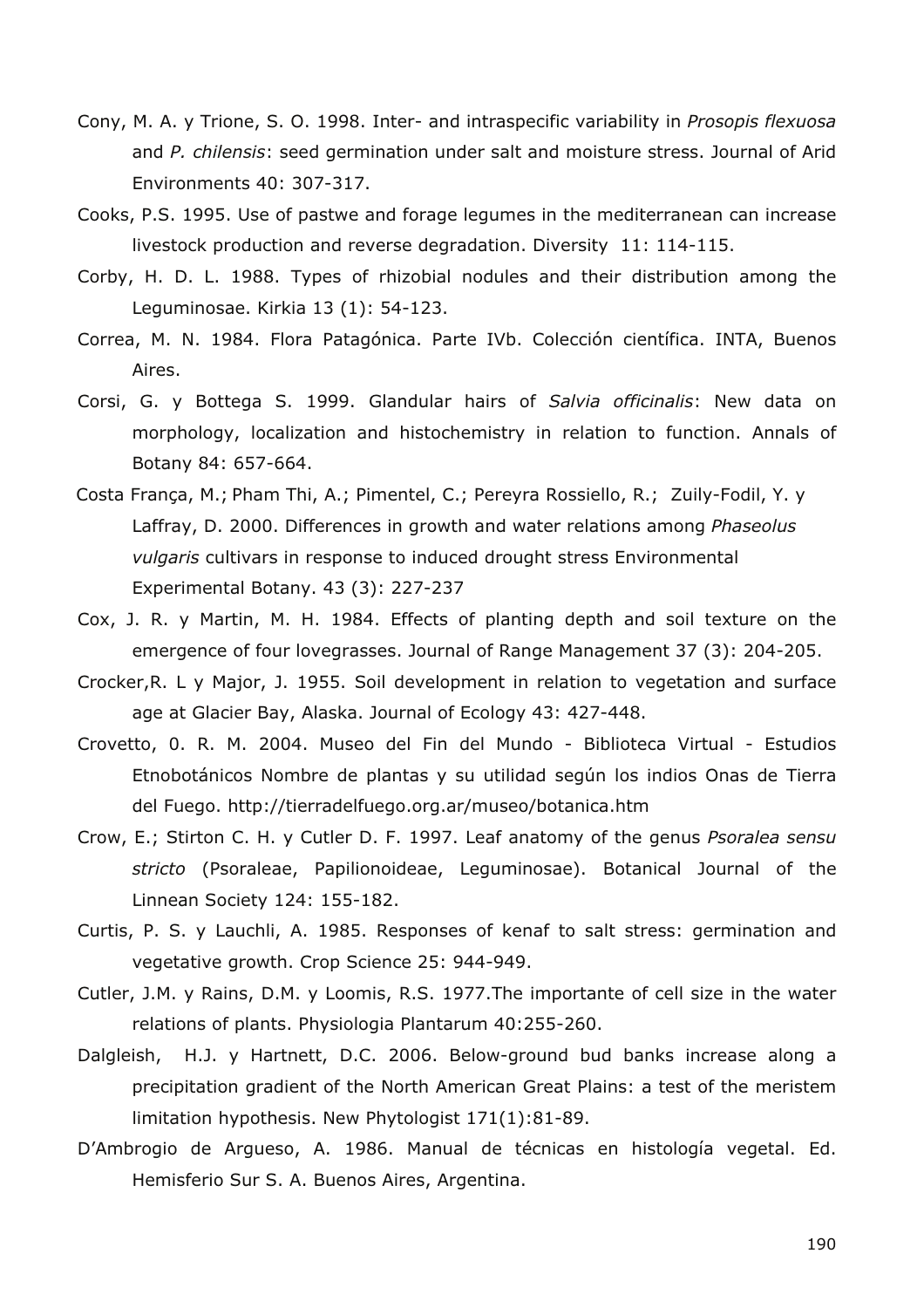- Dakora, F. D. 2003. Defining new roles for plant and rhizobial molecules in sole and mixed plant cultures involving symbiotic legumes. New Phytologyst 158: 39-49.
- Davey, A. J. y Simpson R. J. 1990a. Nitrogen fixation by subterranean clover at varying stages of nodule dehydration. I. Carbohydrate status and short-term recovery of nodulated root respiration. Journal of Experimental Botany 41 (230): 1175- 1187.
- Davey, A. J. y Simpson, R. J. 1990b. Nitrogen fixation by subterranean clover at varying stages of nodule dehydration II. Journal of Experimental Botany 41 (230): 1189-1197.
- Davis, A. M. 1982. Nitrogen production by selected *Astragalus* species. Agronomy Journal 74: 454-456.
- De Pereira-Netto, A. B.; Gabrielle A. C. y Silveira Pinto H. 1999. Aspects of leaf anatomy of kudzu (*Pueraria lobata*, *Leguminosae-Faboideae*) related to water and energy balance. Pesquisa Agropecuaria Brasileira 34 (8): 1361-1365.
- Deblonde, P. M. K. y Ledent J. F. 2001. Effects of moderate drought conditions on green leaf number, stem height, leaf length and tuber yield of potato cultivars. European Journal of Agronomy 14 (1): 31-41.
- Del Vitto, L. A.; Petenatti, M. E. y Petenatti, E. M. 1997. Recursos herbolarios de San Luís (República Argentina) primera parte: Especies nativas. Multequina 6: 49- 66.
- Díaz Franco, A. y Ortegón Morales, A. 1996. Influencia de la temperatura del suelo sobre la emergencia de cultivos de ocra (*Abelmoschus esculentus*) en campo. Instituto de Ecología y Alimentos, Universidad de Tamaulipas, México 7: (2-3).
- Dipankar Sen; Weaver, R. W. y Bal Arya, K. 1986. Structure and organzation of effective peanut and cowpea root nodules induced by rhizobial strain 32H1. Journal of Experimental Botany 37(176): 356-363.
- Domínguez Lozano, F.; Moreno Saiz, J. C.y Sainz Ollero, H. 2005. Biological properties of endemic and threatened shrub in Iberia Vella pseudocytisus subsp. paui Gomez Campo (*Crucifera*e) and implications for its conservation. Journal of Nature Conservation 13: 17-30.
- Doyle, J. J. y Luckow, M. A. 2003. The rest of the iceberg. Legume diversity and evolution in a phylogenetic context. Plant Physiology 131: 900-910.
- Duarte, M. R. y Lopes, J. F. 2005. Leaf and stem morphoanatomy of *Petiveria alliacea*. Fitoterapia 76: 599-607.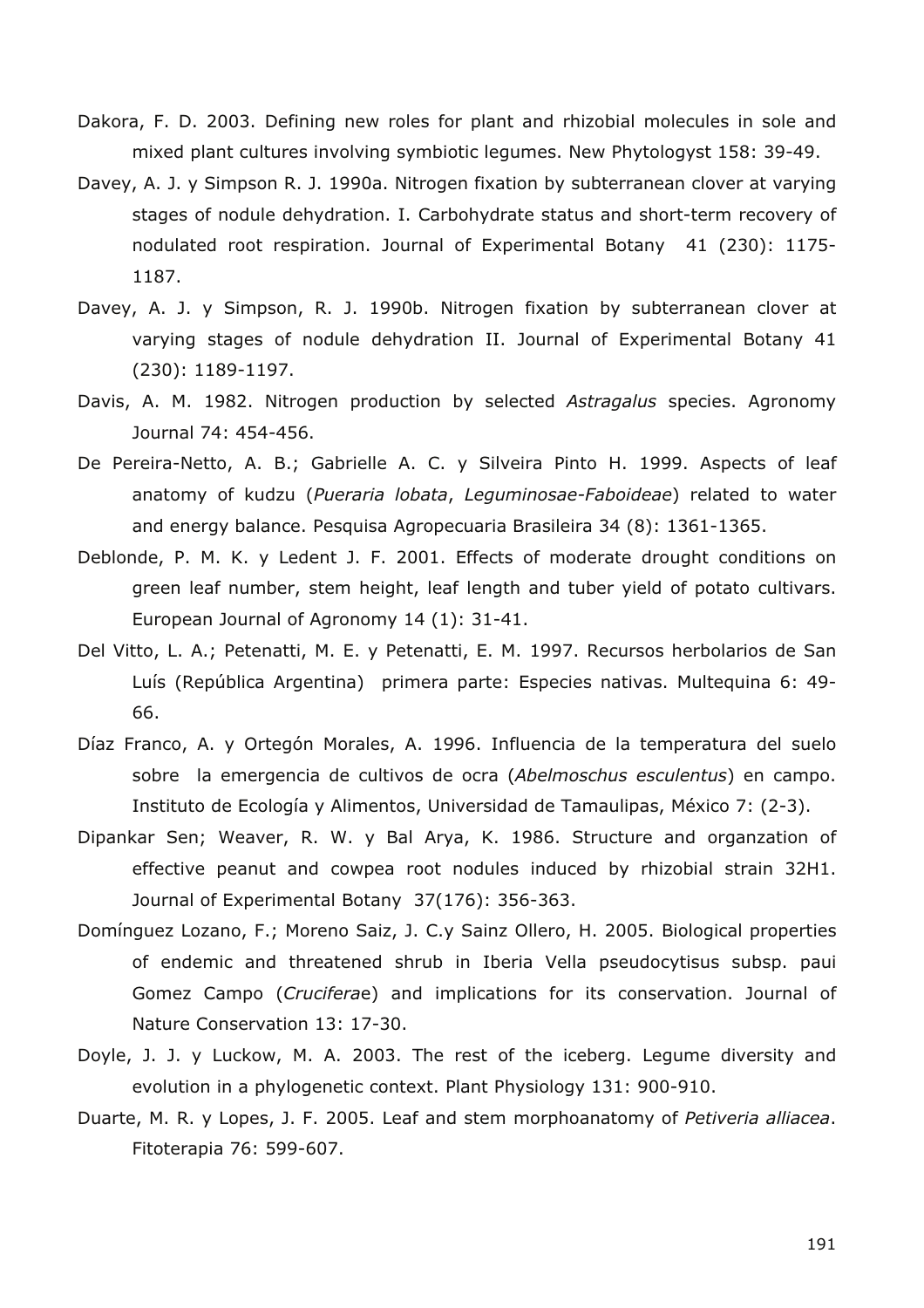- Dubreucq, B.; Berger, N.; Vincent, F.; Boisson, M.; Caboche, M. y Lepinec, L. 2000. The *Arabidopsis* AtEPRI extensin-like gene is especifically expressed in endosperm during seed germination. Plant Journal 23: 643-652.
- Ebercon, A.; Blum, A. y Jordan, W. R. 1977. A rapid colorimetric method for epicuticular wax content of sorghum leaves. Crop Science 17: 179-180.
- Ehleringer, J.R. 1984. Ecology and ecophysiology of leaf pubescence in North American plants. En: E. Rodriguez, P.L.Healey y I. Mehta (eds.), Biology and chemistry of plant trichomes, Plenum Press, New York, 113-132.
- Ellis, R. y Hong, T. D. 1994. Desiccation tolerance and potential longevity of developing seeds of rice (*Oryza sativa L.).* Annals of Botany 73: 501-506.
- Ellis, R. H.; Hong, T. D. y Roberts, E. H. 1987. Comparison of cumulative germination and rate of germination of dormant and aged barley seed lots at different constant temperatures. Seed Science and Technology 15: 717-727.
- Engin, M. y Sprent, J. 1972. Effects of water stress on growth and nitrogen-fixing activity of *Trifolium repens*. New Phytology 72: 117-126.
- Esau, K. 1976. Anatomía vegetal. Ediciones Omega. Barcelona, España.
- Esau, K. 1985. Anatomía de las plantas con semilla. Editorial Hemisferio Sur, Buenos Aires, Argentina.
- Eskew, D.L. y Ting, I. P. 1978. Nitrogen fixation by legumes and blue-green algallichen crusts in a colorado desert environment. American Journal of Botany 65 (8): 850-856.
- Fahmy, G. M. 1997. Leaf anatomy and its relation to the ecophysiology of some nonsucculent desert plants from Egypt. Journal of Arid Environments 36: 499-525.
- Fahn, A. 1986. Structural and functional properties of trichomes of xeromorphic leaves. Annals of Botany 57: 631-637.
- Fahn, A. y Cutler, D. 1992. Xerophytes. Encyclopedia of plant anatomy. Gebrüder Borntraeger, Berlin.
- Fahn, A. y Dembo,N. 1964.Structure and development of the epidermis in articulated Chenopodiaceae.-Israel Journal of Botany 13:177-192.
- Farias, B. S. M.; Lewis, G. P.; Sprent, J. I.; Sutherland, J. M. 1989. Occurrence of nodulation in the *Leguminosae*. New Phytology 111: 607-619.
- Farnsworth, R.B.; Rommey, E.M. ;Wallace, A. 1977. Nitrogen fixation by microfloral higher plant associations in arid to semiarid environments. En: West, N.E. & Skujins, J.J. (Eds), Nitrogen in Desert Ecosystems, Stroudsburg, PA: Dowden, Hutchinson & Ross Inc 17–19.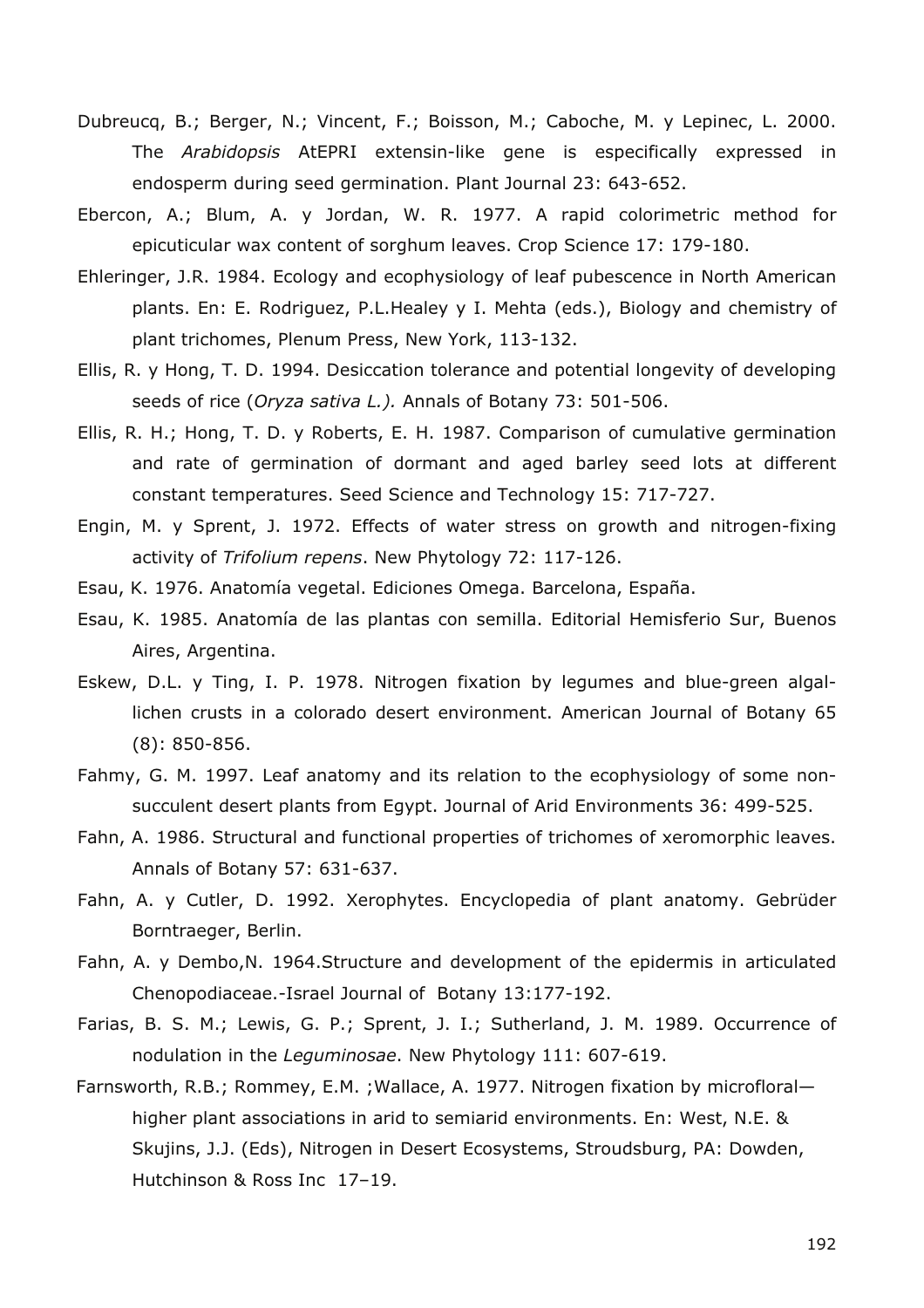- Finkelstein, R. R.; Gampala, S. S. L. y Rock, C. D. 2002. Abscisc acid signaling in seed and seedlings. The Plant Cell 14: S 15-S 45.
- Fischer, R. A. y Turner, N. C. 1978. Plants productivity in the arid and semiarid zones.Annual Reviews in Plant Physiology 29: 277-317.
- Fitter, H. A. 1991. Charateristics and functions of root systems. 1991. En: Awaisel Y., Eshel A. Kafkafi, U. Plant roots, the hidden half.Marcel Dekker Ed. N. Y. U. S. A. 3-38.
- Fred*,* E. B.; Baldwin, I. L. y McCoy, E. 1932. Root nodule bacteria and leguminous plants. Univ. Wisconsin, Madison, Wisconsin, USA. 382pp.
- Frederici, C. T.; Ehdaie, B. y Waines, J. G. 1990. Domesticated and wild tepary bean: field perfomance with and without drought stress. Agronomy Journal 82: 896- 900.
- Gao, M. Y Showalter, A. M. 2000. Inmunolocalization of LeAGP-I, a modular arabinogalactan-protein, reveals its developmentaly regulated expression in tomato. Planta 210: 865-874.
- Garcia Huidrobo, J.; Monteith, J. L. y Squire, G. R. 1982. Time, temperature and germination of pearl millet (*Pennisetum typhoides* S.&H.). Journal of Experimental Botany 33(133): 297-302.
- Garcia-Moya, E. y McKell, C.M. 1970. Contribution of shrubs to the nitrogen ecology of a desert-wash plant community. Ecology 51: 81–88.
- Gebhart, D. L.; Call, C. A. y Weaver, R. W. 1993. Dinitrogen fixation and transfer in legume-crested wheatgrass mixtures. Journal of Range Management 46 (5): 431-435.
- Gedalovich, E. y Fahn, A. 1983. Ultrastructure and development of the inactive stomara of *Anabasis articulata* (Forssk.)Moq. American Journal of Botany 70: 88-96.
- Gómez-Sosa, E. 1984. *Astragalus* L. p. 175-206. En: Correa, M.N. (ed.) Flora Patagónica. Parte IVb. INTA, Buenos Aires.
- González, A.; Alegre, J. y Ceresuela, J. L. 2005 The rhizobia nodulating shrubs for revegetation of arid lands: Isolation of native strains and specificity of the plant – rhizobia Interaction by cross inoculation tests. Arid Land Research and Management 19 (4): 307-326
- Gouret, E.; Rohr, R. y Chamel, A. 1993. Ultrastructure and chemical composition of some isolated plant cuticles in relation to their permeability to the herbicide diuron. New Phytology 124: 423-431.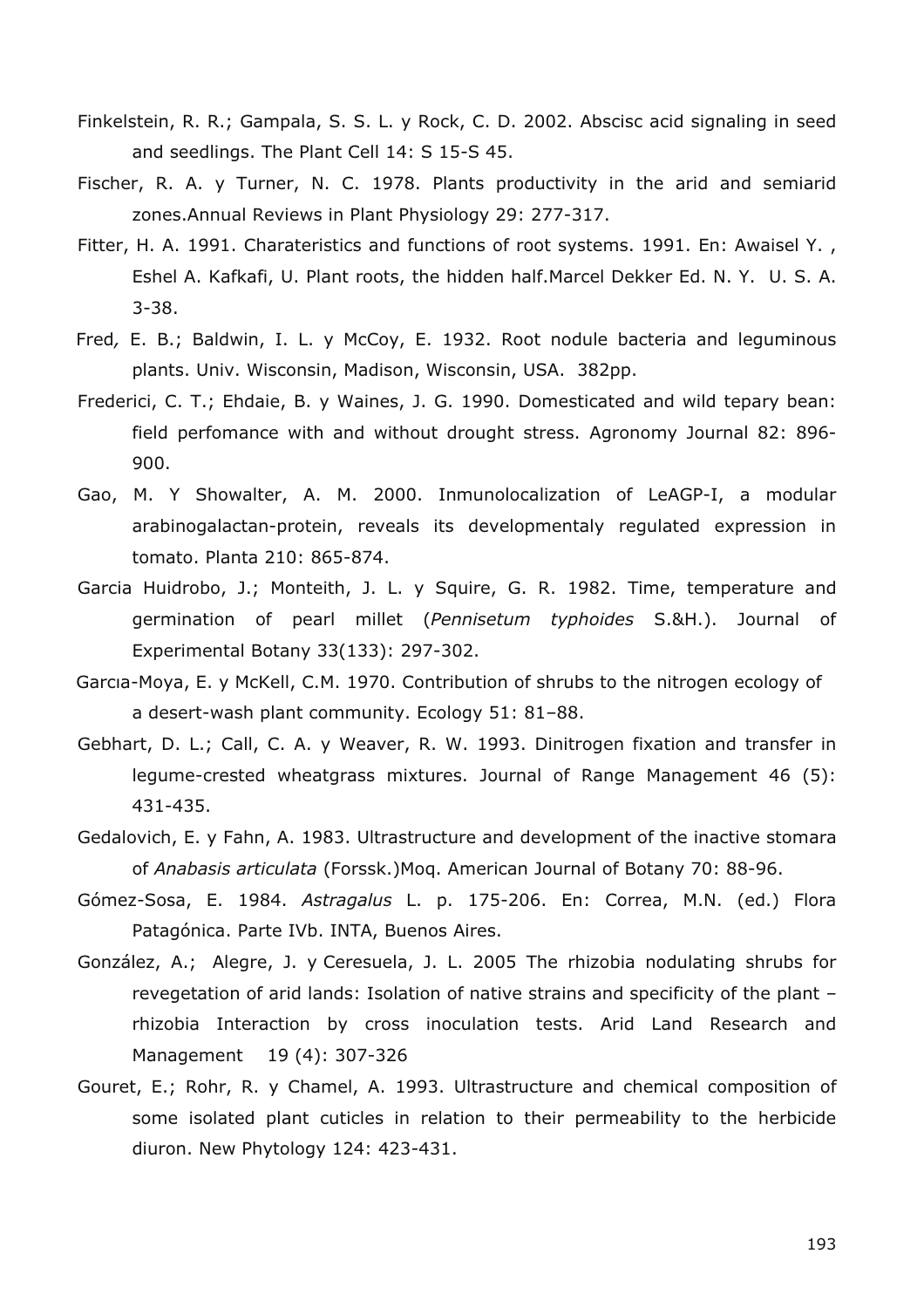- Graves, J. D. y Taylor, K. 1988. A comparative study of *Geum rivale* L. and *G. urbanum* L. to determine those factors controlling their altitudinal distribution. New Phytology 110: 391-397.
- Grieve, B.J. 1953. The physiology of sclerophyll plants. Journal of the Royal Society of Western Australia 39: 31-45.
- Grouzis, A. S. M. y Danthu, P. 2001. Seed germination of seven Sahelian legume species. Journal of Arid Environments 49: 875-882.
- Grzesiak, S.; Filek, W.; Skrudlik G. y Niziol, B. 1996. Screening for drought tolerance: evaluation of seed germination and seedling growth for drought resistance in legume plants. Journal of Agronomy and Crop Science 177: 245-252.
- Guerin, V.; Pladys, D.; Trinchant J-Ch. y Rigaud J. 1991. Proteolysis and nitrogen fixation in faba bean (*Vicia faba*) nodules under water stress. Physiologia Plantarum 82: 360-366.
- Gutierrez, J.R.; Meserve, P.L.; Contreras, L.C.; Vasquez, H. y Jaksic, F.M. 1993. Spatial distribution of soil nutrients and ephemeral plants underneath and outside the canopy of *Porlieria chilensis* shrubs (Zygophyllaceae) in arid coastal Chile. Oecologia 95: 347–352.
- Gutterman, Y. y Gozlan, S. 1998. Amounts of winter or summer rain triggering germination and the point of no return of seedling desiccation tolerance, of some *Hordeum spontaneum* local ecotypes in Israel. Plant and Soil 204 (2): 223-234.
- Hadas, A. 1970. Factors affecting seed germination under soil moisture stress. Israel Journal of Agricultural Research 20: 3-14.
- Hall, Q. y Cannon, M. C. 2002. The cell wall hydroxyproline-rich glycoprotein RSH is essential for normal embryo development in *Arabidopsis*. Plant Cell 14: 1161- 1172.
- Halvorson, J. J.; Franz, E. H.; Smith, J. y Black, R. A. 1992. Nitrogenase activity, nitrogen fixation, and nitrogen inputs by lupines at Mount St Helens. Ecology 73(1): 87-98.
- Hardy, R. W. F.; Holsten, R. D.; Jackson, E. K.; Burns, R. C. 1968. The acetyleneethylene assay for  $N_2$  fixation: laboratory and field evaluation. Plant Physiology 43: 1185-1207.
- Haterlein, A.; 1983. Bean. En: Teare, T.P. y Peet, M.M. (eds), 1983. Crop Water Relations Wiley, New York, pp. 157–185.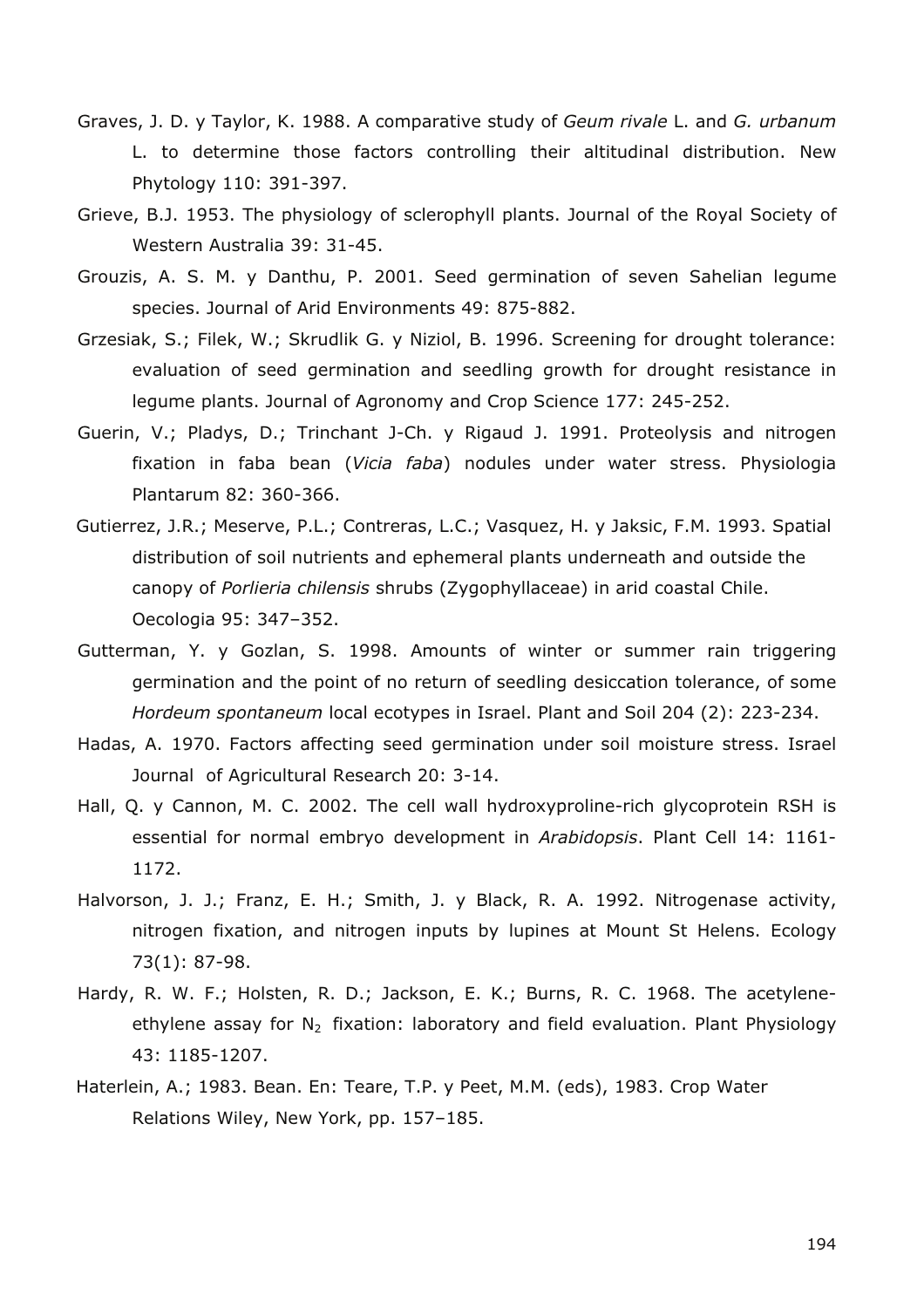- Hay, F. R. y Probert, R. J. 1995. Seed madurity and the effects of different drying conditions on desiccation tolerance and seed longevity in foxglove (*Digitalis purpurea* L.). Annals of Botany 76: 639-647.
- Hegazy, A. K. 1994. Trade-off between sexual and vegetative reproduction of the weedy *Heliotropium curassavicum.* Journal of Arid Environments 27: 209-220.
- Heichel, G. H. y Vance, C. P. 1983. Physiology and Morphology of Perennial Legumes. En Nitrogen Fixation. Volume 3: Legumes. Broughton W. J. (Ed.). Clarendon Press. Oxford. 339 pags.
- Hendricks, J. J. y Boring, L. R. 1999. N2 fixation by native herbaceous legumes in burned pine ecosystems of the southeastern United States. Forest Ecology and Management 113( 2-3): 167-177.
- Herms, D. A. y Mattson, W. J. 1992. The dilemma of plants: to grow or defend. Quarterly Review of Biology 67 (3): 283-335.
- Hong, T. D. y Ellis, R. H. 1992. Development of desiccation tolerance in Norway maple (*Acer platanoides* L.) seeds during maturation drying. Seed Science Research 2: 169-172.
- Hopmans, P.; Douglas, L. A. y Chalk, P. M. 1982. Estimation of nitrogen fixation by *Trifolium subterraneum* L. and *Medicago truncatula* Gaertn. grown in pots using non-destructive acetylene reduction assay. Soil Biology and Biochemistry 14: 495-500.
- Hopper, S. D. y Gioia, P. 2004. The southwest australian floristic region: evolution and conservation of a global hot spot of biodiversity. Annual Review of Ecology, Evolution, and Systematics. 35: 623-650 (doi:10.1146/annurev.ecolsys.35.112202.130201)
- Hunter, E. A. y Glasbey, C. A. 1984. The analysis of data from germination test. Journal of Agricultural Science 102: 207-213.
- Hussin, K. H.; Wahab, B. A. y Teh, C. P. 1996. Comparative leaf anatomical studies of some *Mallotus* Lour. (*Euphorbiaceae*) species. Botanical Journal of the Linnean Society 122: 137-153.
- Iiyama, K.; Lam, T. B. y Stone, B. A. 1994. Covalent cross-link in the cell wall. Plant Physiology 104: 315-320.
- Iljin,W.S. 1957. Drought resistance in plants and physiological processes. Annual Review of Plant Physiology 8: 257-274.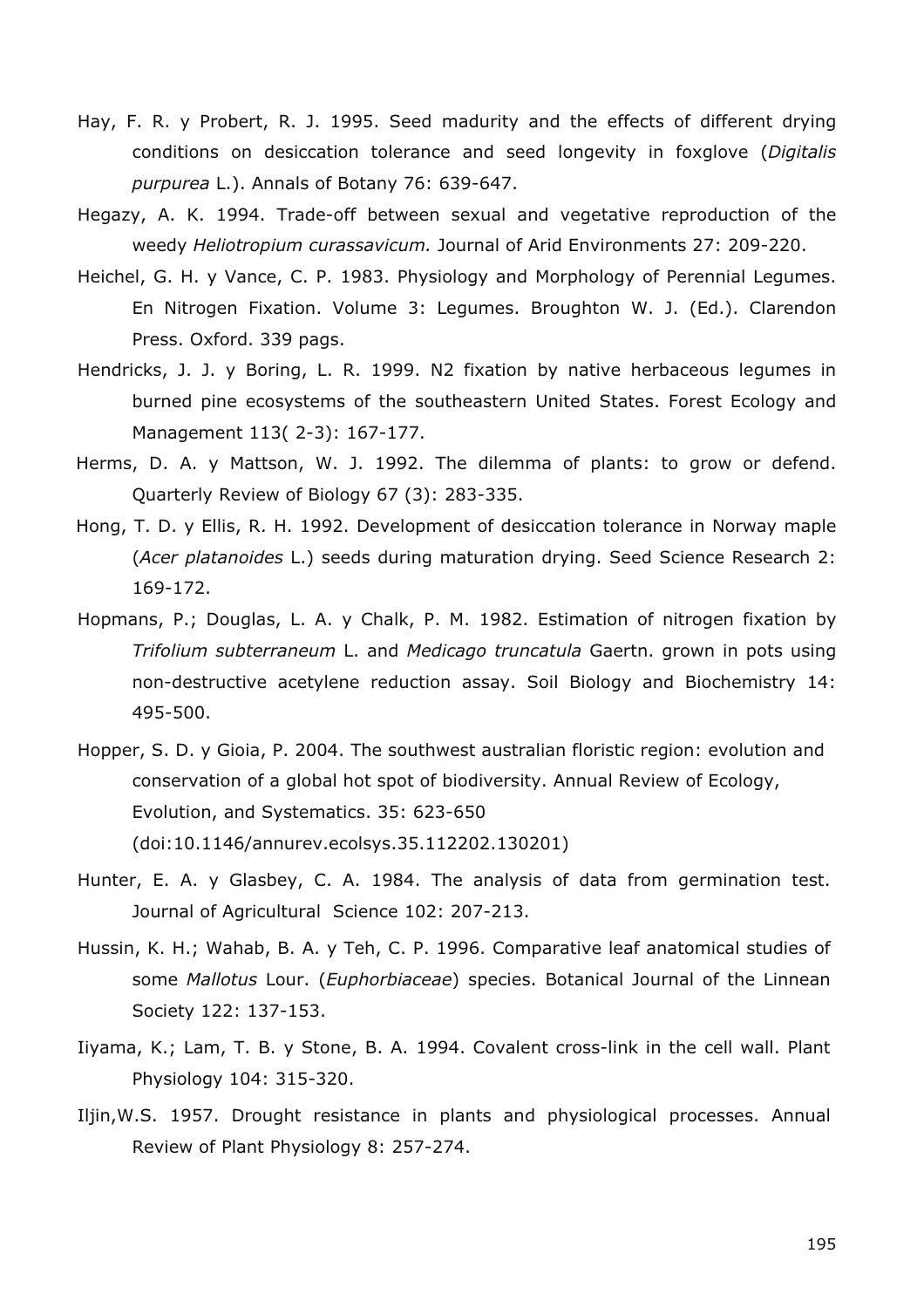- Ismaili, M.; Briske, D. D. y Weaver, R. W. 1993. Nitrogen fixing activity of water stressed siratro. Agronomy Journal 75: 649-653.
- Jacobsen, S-E.; Nuñez, N.; Spehar, C. R. y Jensen, C. R. 1998. Quinoa: a potencial drought resistant crop for the Brazilian savannah. International Conference on Sustainable Agriculture in Tropical and Subtropical Highlands with Special Referente to Latin America (SATHLA). Rio de Janeiro, Brazil 9-13/3.
- Jha, P. K.; Nair, S.; Gopinathan, M. C. y Babu, C. R. 1995. Suitability of rhizobiainoculated wild legumes *Argyrolobium flaccidum*, *Astragalus graveolens*, *Indigofera gangetica* and *Lespedeza stenocarpa* in providing a vegetational cover in an unreclaimed limestone quarry. Plant and Soil 177 (2): 139-149.
- Jiménez Zacarías, J. J.; Altamirano-Hernández, J. y Peña Cabriales, J. J. 2004. Nitrogenase activity and trehalose content of nodules of drought-stressed common beans infected with effective (Fix+) and ineffective (Fix-) rhizobia. Soil Biology and Chemistry 36: 1975-1981.
- Johnson, D. A. y Rumbaugh, M. D. 1981. Nodulation and acetylene reduction by certain rangeland legume species under field conditions. Journal of Range Management 34 (3):178-181.
- Jones, M. B. y Woodmansee, R. G. 1979. Biogeochemical cycling in annual grassland ecosystems. Botanical Review 45 (2): 111-114.
- Jordan, P.W. y Nobel, P. S .1981. Seedling establishment of *Ferocactus acanthodes* in relation to drought. Ecology 62: 901-906.
- Kahn, B. A. 1991. Nodule distribution among root morphological components of fieldgrown cowpeas. Journal of the American Society for Horticultural Science 116 (4): 655-658.
- Kakkar, L. y Paliwal, G. S. 1972. Studies on the leaf anatomy of *Euphorbia* V. Epidermis. Proceedings of the Indian National Science Academy 40: 55-67.
- Kamerling, Z. 1914. Welche Pflanzen sollen wir "Xerophyten" nennen?. Flora 106: 433- 454.
- Kearney, T. H. y Shantz, H.L. 1911. The water economy of dry land crops, Yearbook of agriculture.Washington, U.S. Departament of Agriculture (10): 331-366.
- Keck, T. J.; Wagenet, R. J.; Campbell, W. F. y Knighton, R. E. 1984. Effects of water and salt stress on growth and acetylene reduction in alfalfa. Soil Science Society of America Journal 48 (6): 1310-1316.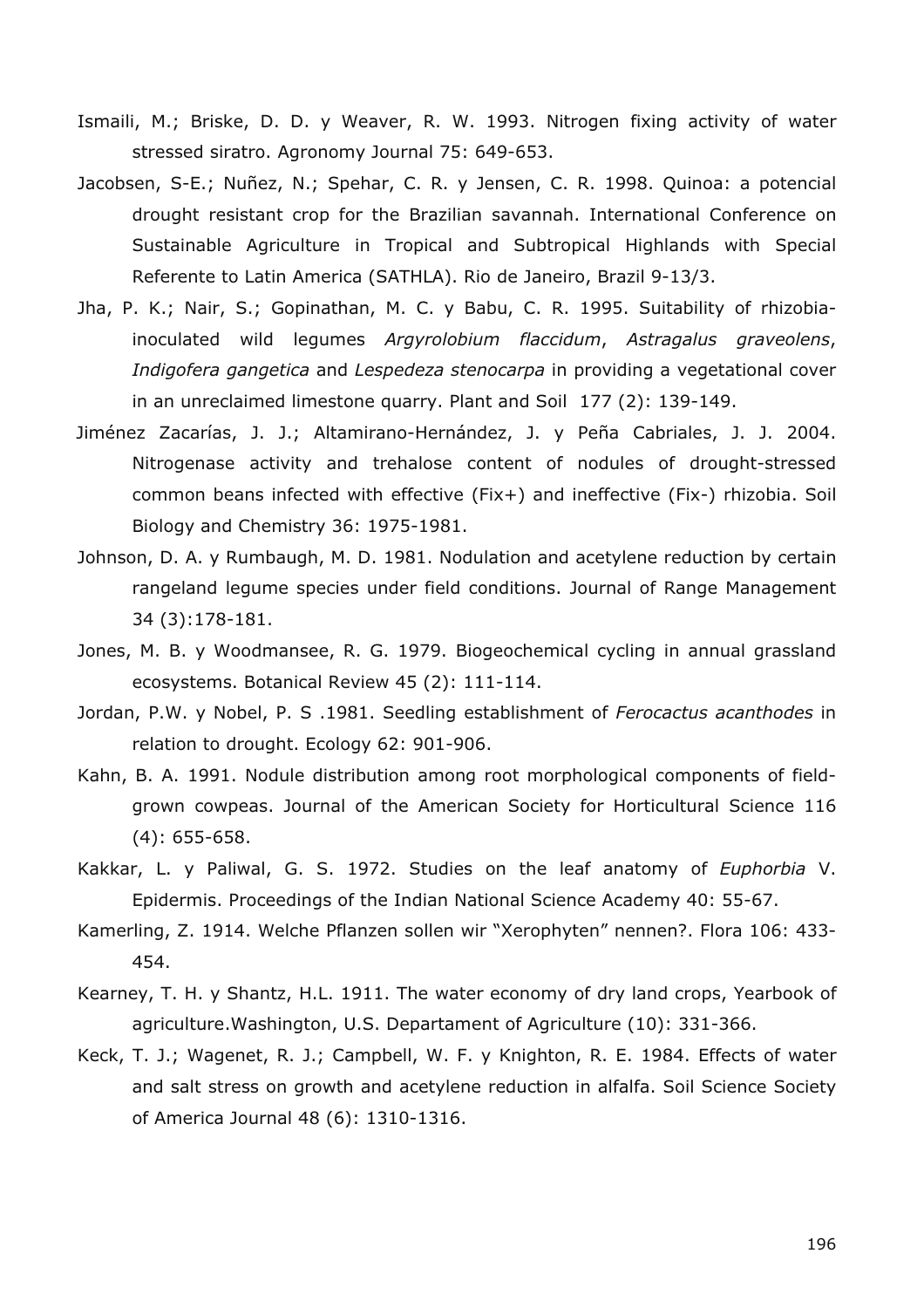- Keller, B. y Lamb, C. J. 1989. Specific expression of a novel cell wall hydroxyprolinerich glycoprotein gene in lateral root initiation. Genes Development 3: 1639- 1649.
- Kermode, A. R. 1997. Approaches to elucidate the basis of desiccation tolerance in seeds. Seed Science Research 7: 75-95.
- Khan, M. A. y Rizvi, Y. 1993. Effect of salinity, temperature, and growth regulators on the germination and early seedling growth of *Atriplex grifithii* var. stocksii. Canadian Journal of Botany 72: 475-479.
- Kielizewski, M. J. y Lamport, D. T. A. 1994. Extensin: repetitive motifs, functional sites, post-translational codes, and phylogeny. Plant Journal 5: 157-172.
- Klimesova, J. y Klimes, L. 2007. Bud bank and their role in vegetative regeneration. A literature review and proposal for simple classification and assessment. Perspectives in Plant Ecology, Evolution and Systematics 8: 115-129.
- Koch, K.; Hartmann, K. D.; Schreiber, L.; Barthlott, W. y Neinhuis, C. 2005. Rhizome and root anatomy of potential contaminants of *Actaea racemosa* L. (black cohosh). Flora 98 (8): 358-365.
- Kumar, A.; Prakash, S. y Nautiyal, M. C. 1990. Effect of water stress on germination and seedling growth of three vegetable pea (*Pisum sativum* L.) varieties. Current Science 59 (10): 519-520.
- Kupferschmidt-Weissbluett, M. y Fahn, A. 1965. Anatomical aspects of leaf xerophytism in some plants of the Mediterraneam maquis. La-Yaaran 15: 1-15 (In Hebrew with English summary, 31-32).
- Lim, G. y Ng, H. L. 1977. Root nodules of some tropical legumes in Singapure. Plant and Soil 46: 317-327.
- Lu, H.; Chen, M. y Showalter, A. M. 2001. Developmental expression and perturbation of arabinogalactan-protein during seed germination and seeding growth in tomato. Physiologia Plantarum 112: 442-450.
- Luque, J.; Amari, M.; Nakamatsu V.; Ciano, N.; Lisoni, C.; Quinteros, J. y Mackeprang, O. 2003. Utilización de nutrientes en la biodegradación de suelos contaminados con hidrocarburos.

http://www.inta.gov.ar/chubut/info/documentos/rrnn/biodegr\_dc.htm

Luque, J.; Ciano, N.; Nakamatsu V.; Vicente, C. y Lisoni, C. 2005. Plan de abandono de canteras y picadas en la cuenca del Golfo San Jorge - Patagonia Argentina Ediciones digitales INTA. EERA Trelew. El Boletín 13 http://www.inta.gov.ar/chubut/info/boletines/Boletin13/detalle/Info3\_r\_B13.htm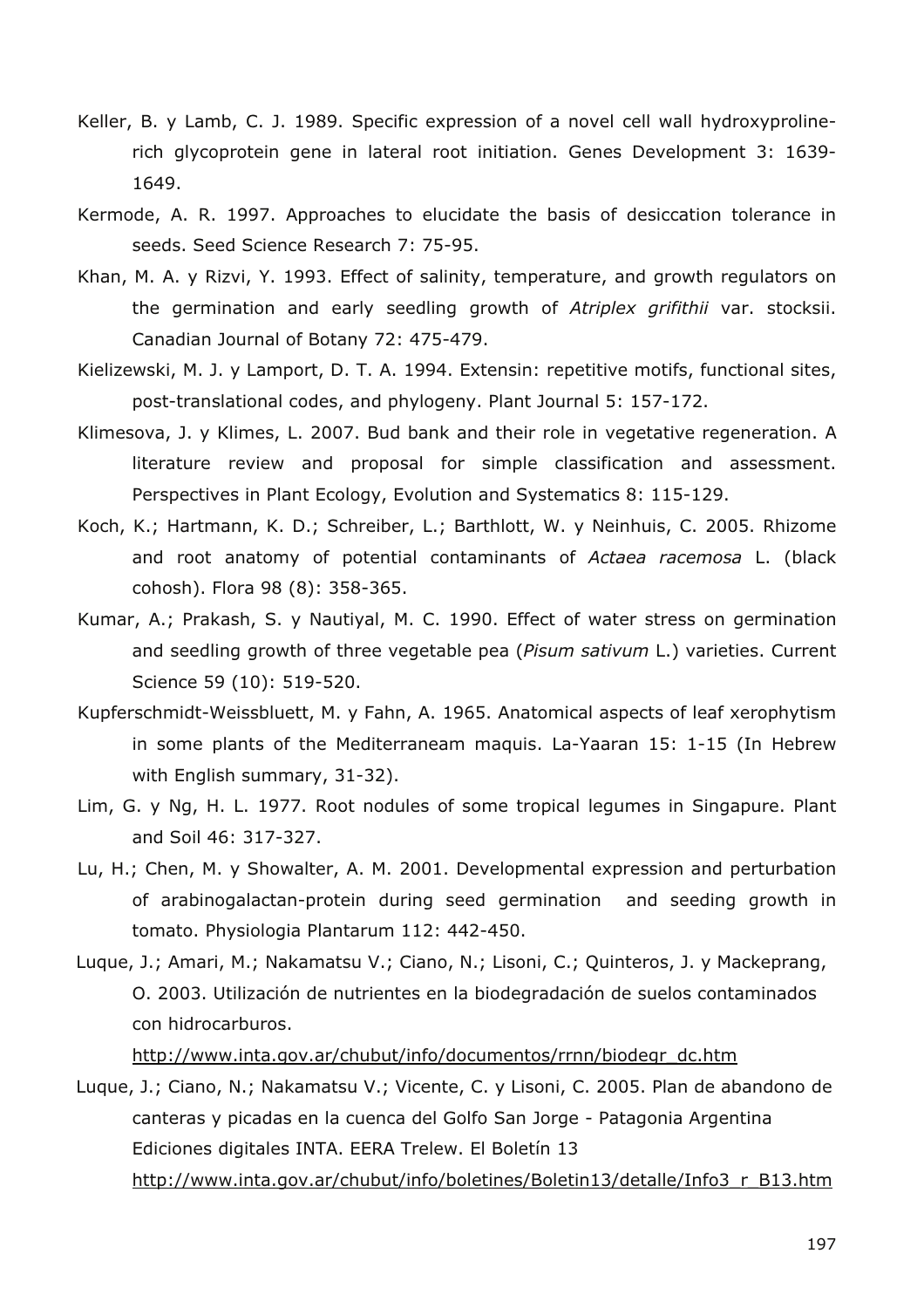- Maguire, J.D. 1962. Speed of germination-aid in selection and evaluation of seedling emergence and vigor. Crop Science 2: 176-177.
- Mai-Kodomi, Y.; Singh, B. B.; Myers, O.; Yopp, J. H.; Gibson, P. J. y Terao, T. 1999. Two mechanisms of drought tolerance in cowpea. Indian Journal of Genetics 59 (3): 309-316.
- Mai-Kodomi, Y.; Singh, B. B.; Terao, T.; Myers, O.; Yopp, J. H. y Gibson, P. J. 1999. Inheritance of drought tolerance in cowpea. Indian Journal of Genetics 59 (3): 317-323.
- Maldonado, C.; Pujado, E. R. y Squeo, F. A. 2002. El efecto de la disponibilidad de agua durante el crecimiento de *Lycopersicon chilense* sobre la capacidad de sus semillas para germinar a distintas temperaturas y concentraciones de manitol y NaCl. Revista Chilena de Historia Natural 75: 651-660.
- Mapfumoa, P.; Mtambanengwea, F.; Gillerb, K. E. y Mpeperekia, S. 2005. Tapping indigenous herbaceous legumes for soil fertility management by resource-poor farmers in Zimbabwe. Agriculture, Ecosystems & Environment 109 (3-4): 221- 233.
- Marrs, R. H; Roberts, R. D; Skeffington, R. A; Bradshaw, A. D. 1983. Nitrogen and the development of ecosystems. En: Lee, J. A; McNeill, S; Rorison,I. H (eds.) Nitrogen as an ecological factor. The 22  $<sup>nd</sup>$  Symposium of the British Ecological</sup> Society, Oxford 1981. Blackwell Scientific, Oxford, England 113-136.
- Marshall, K. C. 1964. Survival of root-nodule bacteria in dry soils exposed to high temperatures. Australian Journal of Agricultural Research 15: 273-281.
- Marticorena, C. y Quezada, M. 1985. Catálogo de la flora vascular de Chile. Gayana Botánica 42: 1-157.
- Martinkova, J.; Klimesova, J. y Mihulka, S. 2008. Compensation of seed production after sever injury in the short-lived herb *Barbarea vulgaris*. Basic and Applied Ecology 9(1):44-54.
- Matsuda, K. y Rayan, A. 1989. How might plant cells initially sense water deficits? Structural and functional responses to environmental stresses: water shortage. Eds. Kreeb, H., Richter, H y Hinckley, M.(eds.) XIV International Botanical Congress, West Berlin , Germany.
- Maximov, N.A. 1931.The physiological significance of the xeromorphic structure of plants. Journal Ecology 19:272-282.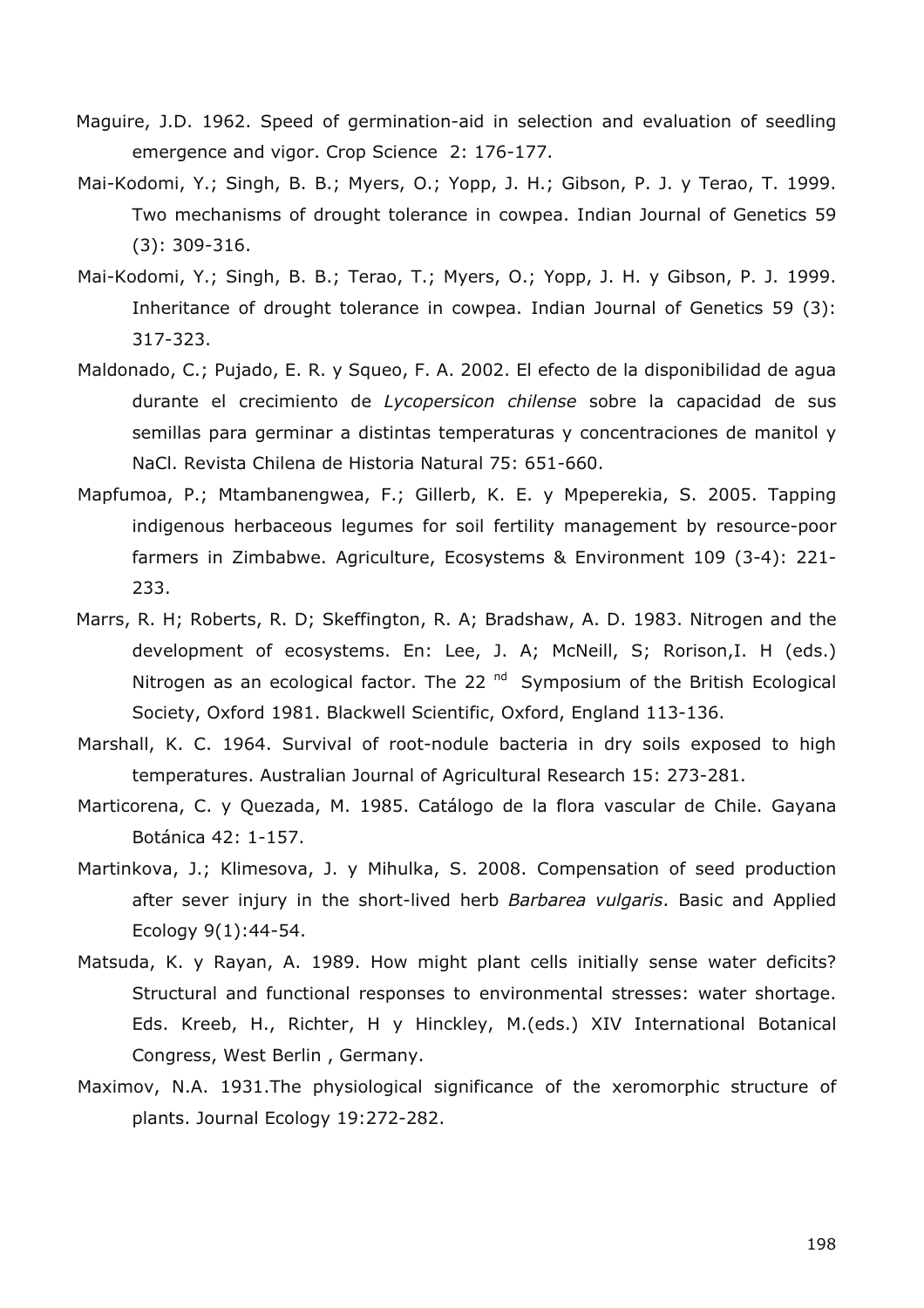- McKimmie, T. y Dobrenz, A. K. 1987. A method for evaluation of salt tolerance during germination, emergence and seedling establishment. Agronomy Journal 79 (5): 943-945.
- McLoughlin, S.P. 1985. Economic prospects for new crops in the southwestern United States. Economic Botany 39: 473-481.
- McWhorter, C. G.; Ozts, C. y Paul, R. N. 1993. Micromorphology of Johnsongrass (S*orghum halepense)* leaves. Weed Science 41: 583-589.
- Mencuccini, M. 2003. The ecological significance of long-distance water transport: short-term regulation, long-term acclimation and the hydraulic cost of stature across plant life forms. Plant, Cell and Environment 26: 153-182.
- Metcalfe, C. R. y Chalk. L. 1979. Anatomy of the dycotyledons. Vol. I. Ed. Clarendon Press. Oxford,Ing.
- Meyre, D.; Leonardi, A.; Brisson, G. y Vartanian, N. 2001. Drought-adaptive mechanisms involved in the escape/tolerance strategies of *Arabidopsis* Landsberg erecta and Columbia ecotypes and their F1 reciprocal progeny. Journal of Plant Physiology 158: 145-1152.
- Michel, B. E. y Kaufmann, M. E. 1973. The osmotic potential of polyethylene glycol 6000. Plant Physiology 51: 914-916.
- Milthorpe, F. L. y Moorby, J. 1982. Introducción a la fisiología de cultivos. Ed. Hemisferio Sur. Buenos Aires, Argentina
- Miskin, K. E.; Rasmusson, D. C. y Moss, D. N. 1972. Inheritance and physiological effects of stomatal frequency in barley. Crop Science 12: 780-783.
- Miyamoto, S.; Piela, K. y Petticrew, J. 1985. Salt effect on germination and seedling emergence of several vegetable crops and guayule. Irrigation Science 6: 159- 170.
- Molyneux, R.J. y Gómez-Sosa, E. 1991. Presencia del alcaloide indolizidínico Swainsonine en *Astragalus pehuenches* (Leguminosae, Galegae). Boletín de la Sociedad Argentina de Botánica 27:59-64.
- Mosbach, E.W. de 1992. Botánica indígena de Chile. Andrés Bello (ed.). Santiago de Chile.
- Mott, J. J. y Groves, R. H. 1981. Germination strategies.En: Pate, J. S; McComb, A. J (eds.) The Biology of Australian Plants, University of Western Autralia Press, Western Australia 307-341.
- Mott, K.A.; Gibson, A. C. y O'Leary, J.W. 1982. The adaptive significance of amphystomatic leaves. Plant, Cell and Environment 5: 455-460.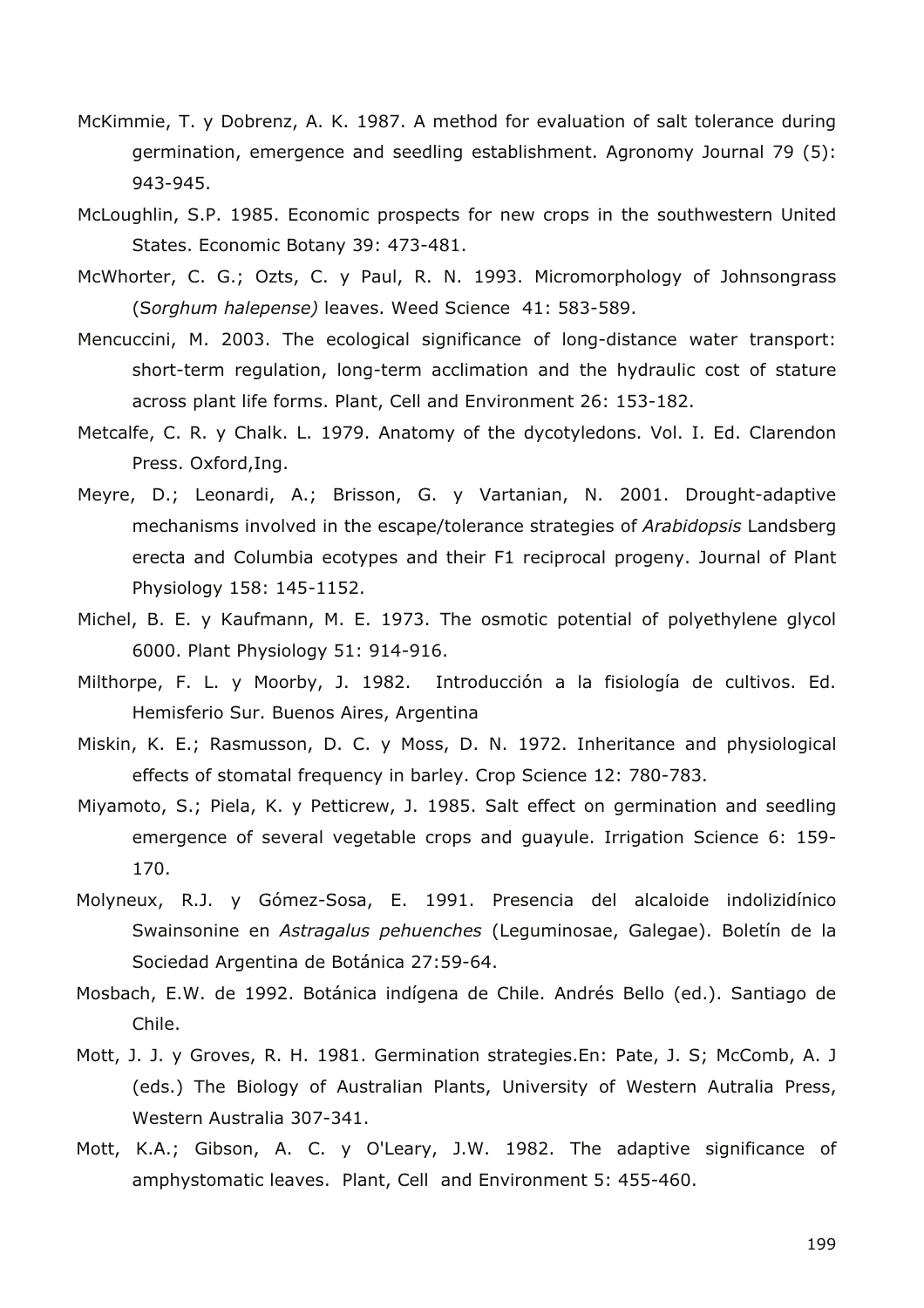- Mott, K.A. y Michaelson, O. 1991. Amphystomy as an adaptation to high light intensity in *Ambrosia cordiofila* (Compositae).- American Journal of Botany 78: 76-79.
- Munns, P. 2002. Comparative physiology of salt and water stress. Plant, Cell and Environments 25: 239-250.
- Myers, B. A. y Morgan, W. C. 1989. Germination of the salt-tolerance grass *Diplachne fusca.* Salinity responses. Australian Journal of Botany 37: 239-251.
- Nandasena, K. G.; O'Hara, G. W.; Tiwari, R. P.; Yates, R. J.; Kishinevsky B. D. y Howieson, J. G. 2004. Symbiotic relationships and root nodule ultrastructure of the pasture legume *Biserrula pelecinus* L. a new legume in agriculture. Soil, Biology and Biochemistry 36 (8): 1309-1317.
- Navas, M. L. y Richard, J. M. 2005. Can traits predict the competitive response of herbaceous Mediterranean species? Acta Oecologica 27: 107-114.
- Naylor, R. E. L. 1981. An evaluation of various germination indices for predicting differences in seed vigour in Italian ryegrass. Seed Science and Technology 9: 596-600.
- Nelson, D. y Sommer, L. 1980. Total nitrogen. Plant analysis and plant tissue. Journal of the. Association of Analytical Chemistry 63: 770–778.
- Nobel, P. S. y Zutta, B. R. 2005. Morphology, ecophysiology and seedling establishment for *Fouquieria splends* in northwestern Sonoran desert. Journal of Arid Environments 62: 251-265.
- Nomura, T.; Fukai, T. y Toshiyuki, A. 2002. Chemistry of phenolic compounds of licorice (*Glycyrrhiza* species) and their estrogenic and citotoxic activities. Pure and Applied Chemistry 74 (7): 1199-1206
- Noy-Meir, Y. 1973. Desert ecosystems: Enviroment and producers. Annual Review of Ecology Systematics 4: 25-41.
- O'Connor, K. F. 1983. Nitrogen balance in natural grasslands and extensively managed grassland systems. New Zealand Journal of Ecology 6 :1-18.
- Oelmann, Y. y Wilcke, W. 2004. The effect of biodiversity on nitrogen in the soil: species number versus presence of legumes. Geophysical Research Abstracts 6: 05406.
- Oertli, J. J. 1986. The effect of cell collapse under negative turgor pressure. Journal of Plant Physiology 124: 365-370.
- Oertli, J. J.; Lips, S. H. y Agami, M. 1990. The strength of sclerophyllous cell to resist collapse due to negative turgor pressure. Acta Oecologica 11: 281-289.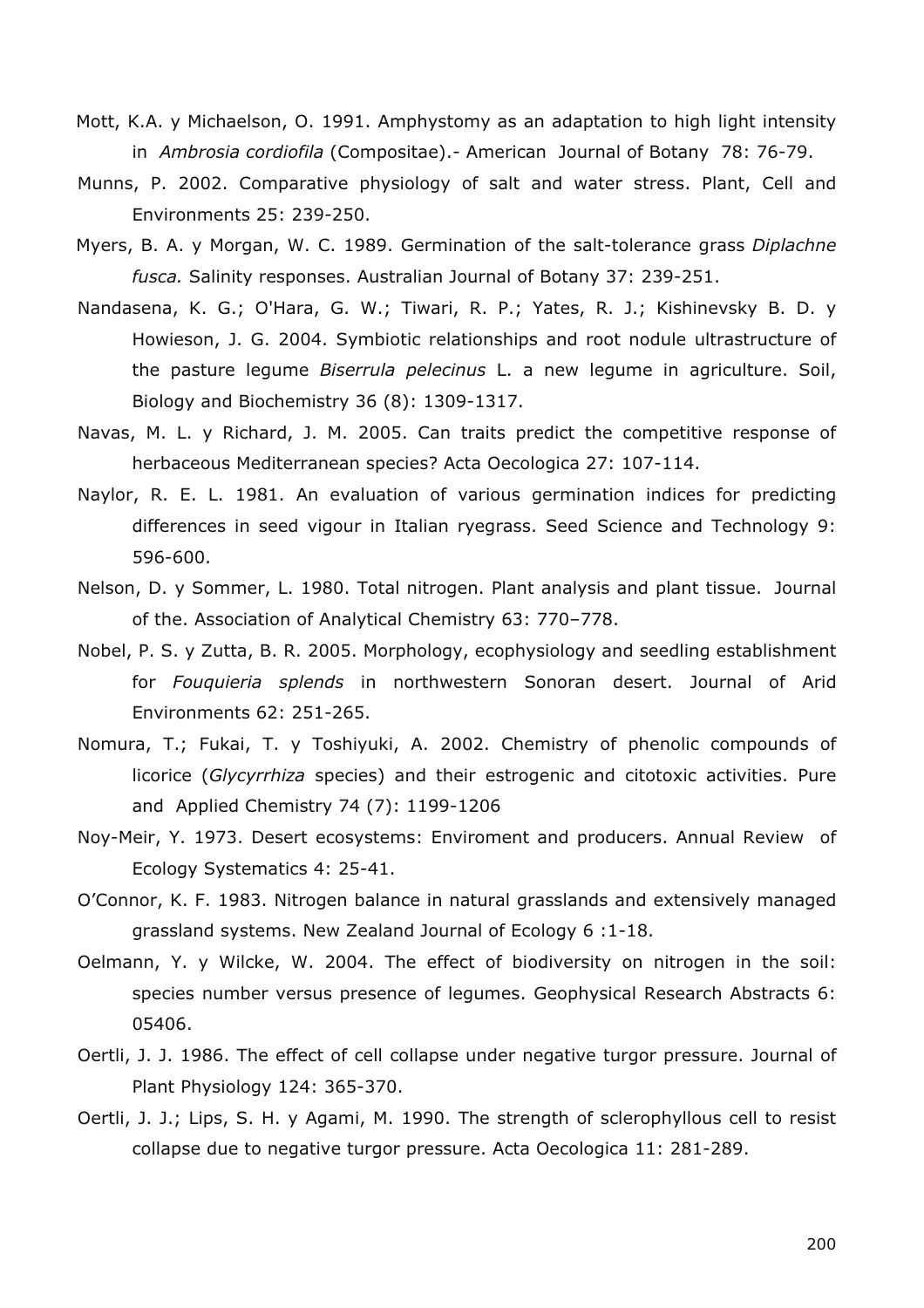- Omami, E. N. 2005. Response of amaranth to salinity stress. Pretoria University of Pretoria (tesis de doctorado).
- Oppenheimer, H. R. 1960. Adaptation to drought: Xerophytism. En: Plant-water relationships in arid and semi-arid conditions. Reviews of research UNESCO, Swizerland.
- Panhurst, C. E. y Sprent, J. I. 1975. Effects of water stress on respiratory and nitrogenfixing activity of soybean root nodules. Journal of Experimental Botany 26 (91): 287-304.
- Pelaez, D. V; Busso, C. A; Elia, O. R; Fresnillo Fedorenko, D. E; Fernandez, O. A. 1995 Demography and growth of *Medicago minima* and *Erodium cicutarium.* Water stress effects. Journal of Arid Environments 30 (1): 75-81.
- Pelliza Sbriller, A. y Sarasqueta D. 2004. Choique: Plantas forrajeras preferidas. Carpeta Técnica. INTA. Bariloche.
- Plennik, R. A. y Kuznetsova, G. V. 1976. The formation of polycarpic shoots in the rosetted species of the *Astragalus* L. and *Oxytropis* DC. in southeastern Altai. Bulletin of Moscow Society of Naturalists Biological Series 81 (4): 107-117.
- Ploschuk, E. L.; Windauer, L. y Ravetta, D. A. 2001. Potential value of traits associated with perennial habit in the development of new oil-seed crops for arid land. A comparison of *Lesquerella fendleri* and *L.mendocina* subjected to water stress. Journal of Arid Environments 47: 373-386.
- Pons, T. J. 1991. Dormancy, germination and mortality of seed in chalk-grasssland flora. Journal of Ecology 79: 765-780.
- Premachandra, G. S.; Saneoka, H.; Kanaya, M. y Ogata, S. 1991. Cell membrane stability and leaf surface wax content as affected by increasing water deficit in maize. Journal of Experimental Botany 42: 167-171.
- Price, H. J. 1988. DNA content variation among higher plants. Annals of the Missouri Botanical Garden 75: 1248-1257.
- Price, H. J., Sparrow, A.H. y Nauman, A.F. 1973. Correlation between nuclear volume, cell volume and DNA content in meristematic cells of herbaceous angiosperms. Experientia 29: 1028- 1030.
- Pugnaire, F. I.; Haase, P. y Puigdefabregas, J. 1996a. Facilitation between higher plant species in a semiarid environment. Ecology 77: 1420-1426.
- Pugnaire, F. I.; Haase, P.; Puigdefabregas, J.; Cueto, M.; Clark, C. e Incoll L.D. 1996b. Facilitation and succession under the canopy of a leguminous shrub, *Retama*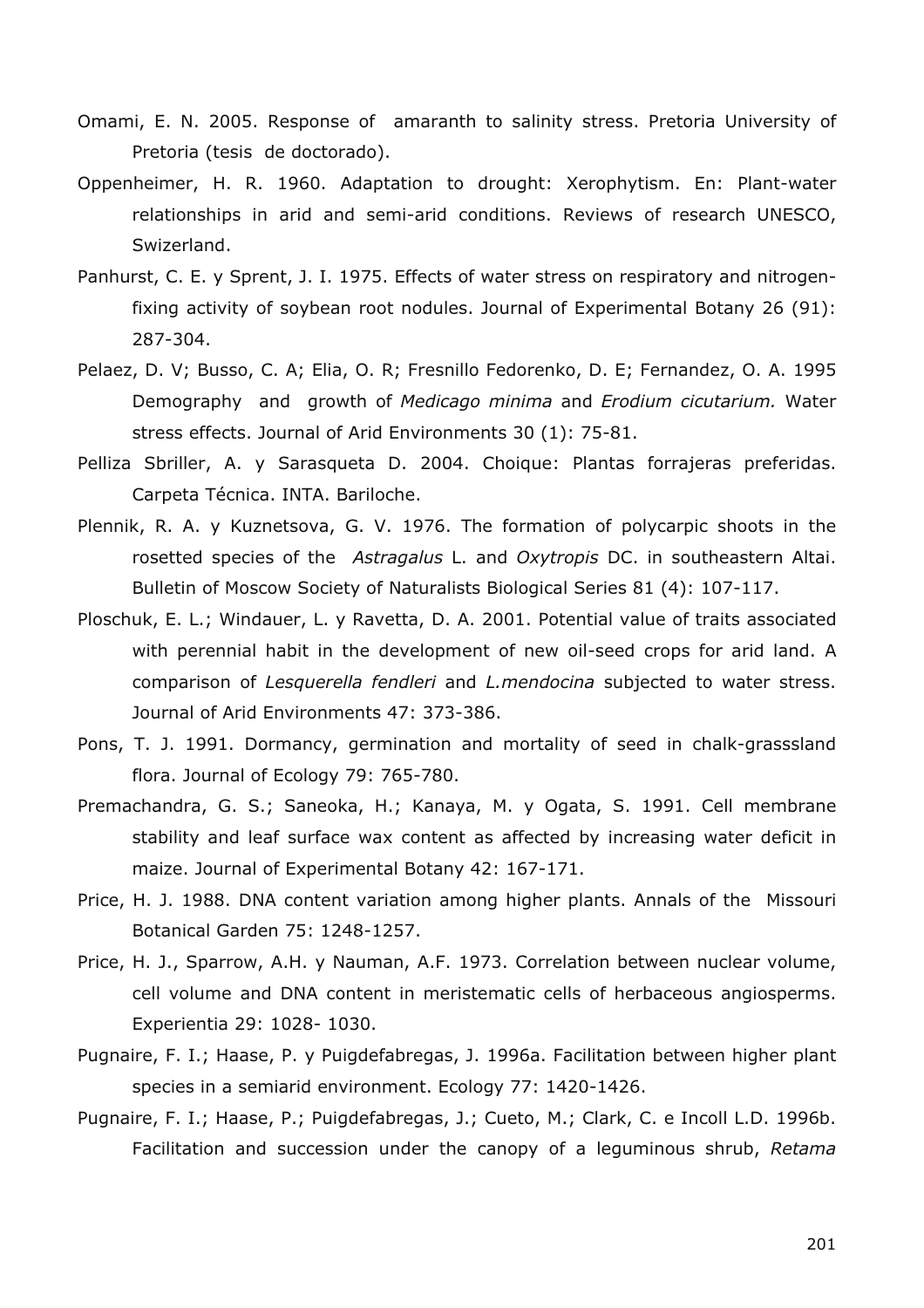*sphaerocarpa* in a semiarid environment in the south-east Spain. Oikos 76: 455- 464.

- Pugnaire, F. I.; Luque, M. T.; Armas, C. y Gutiérrez, L. 2006. Colonization processes in semi-arid Mediterranean old-fields. Journal of Arid Environments 65: 591-603.
- Pyykkö, M. 1966. The leaf anatomy of East Patagonian xeromorphic plants. Annales Botanici Fennici 3: 453-622.
- Qi, X.; Behrens, B. X.; West, P. R. y Mort, A. J. 1995. Solubilization and partial characterization of extensin fragment from cell walls of cotton suspension cultures. Evidence for a covalent cross-link between extensin and pectin. Plant Physiology 108: 1691-1701.
- Quarrie, S. A. y Jones, H. G. 1977. Effects of abscisic acid and water stress on development and morphology of wheat. Journal of Experimental Botany 28: 192- 202.
- Ragonese, A. M. 1969. Vascularizacion de la base foliar y pecíolo de algunas especies de *Adesmia*. Darwiniana 15 (1-2): 143-149.
- Ragonese, A. M. 1969. Anatomía del genero *Adesmia* (Leguminosas). Darwiniana 15 (1-2): 150-182.
- Rai, V.; Khetoon, S.; Brisht, S. S. y Mehrotra, S. 2005. Effect of cadmium on growth, ultramorphology of leaf and secondary metabolites of *Phyllantus amarus* Schum et. Thonn. Chemosphere 61: 1644-1650.
- Raju, V. S. y Rao, N. P. 1977. Variation in the structure and development of foliar stomata in the Euphorbiaceae. Botanical Journal of the Linnean Society 75: 69- 97.
- Ranal, M. y Garcia de Santana, D. 2006. Haw and why to measure the germination process? Revista Brasileira de Botánica 29(1):1-15.
- Requena, N; Perez-Solis, E; Azcón-Aguilar, C; Jeffries, P. y Barea, J. M. 2001. Management of Indigenous plant-microbe symbioses aids restoration of desertified ecosystems. Apply Environment Microbiology 67(2): 495–498.
- Rhizopoulou, S.; Herberlein, K. y Kassianou, A. 1997. Field water relations of *Copparis spinosa* L. Journal of Arid Environments 36: 237-248.
- Ritche, M. E. y Tilman, D. 1995. Responses of legumes to herbivories and nutrients among succesion on a nitrogen-poor soil. Ecology 76 (8): 2648-2655.
- Rodríguez Echeverría, S. y Pérez-Fernández, M. 2005 Potential use of Iberian shrubby legumes and rhizobia inoculation in revegetation projects under acidic soil conditions. Applied Soil Ecology 29 (2): 203-208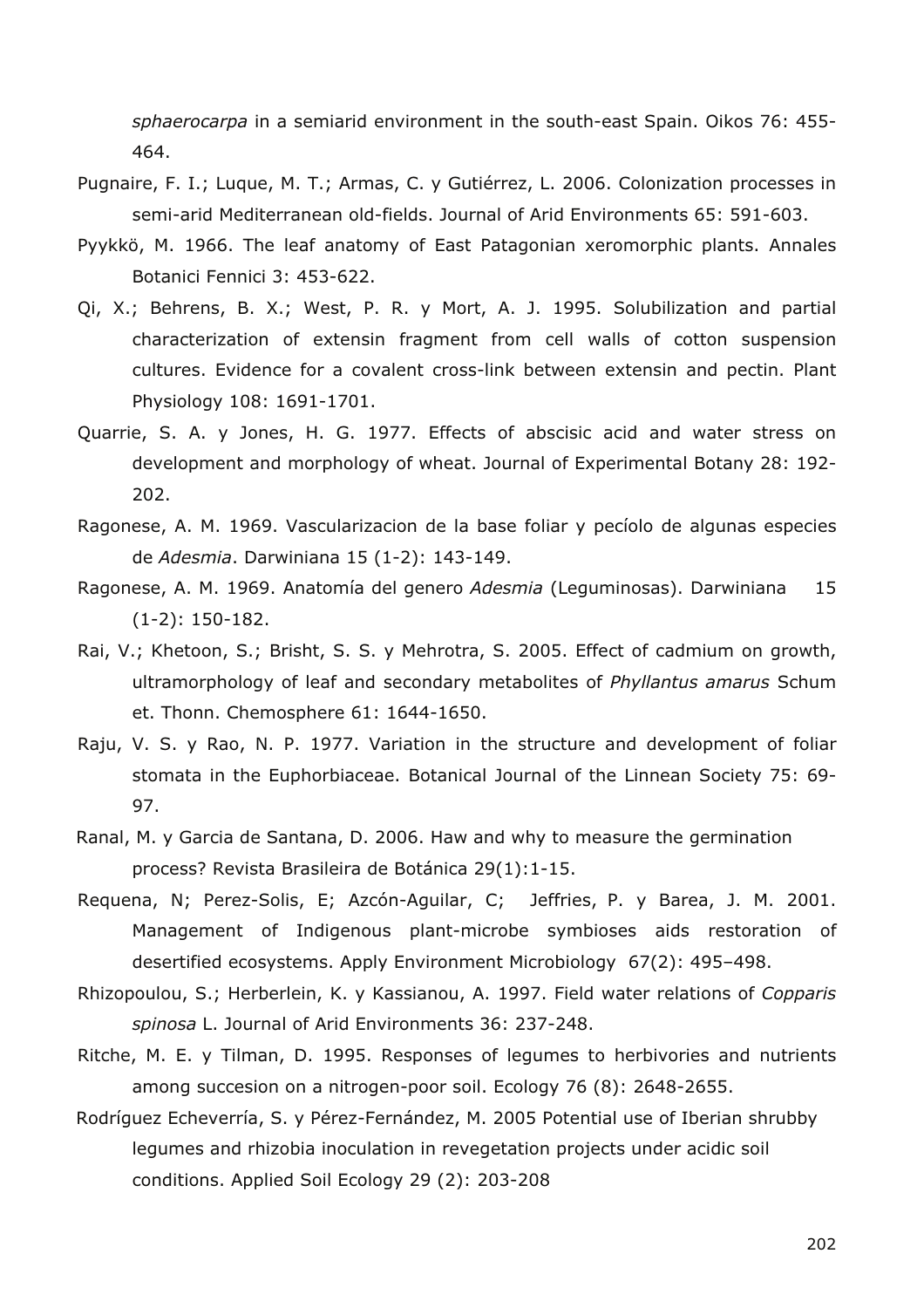- Rothschild, D. I. 1967. Anatomía del nódulo radical de origen bacteriano en *Adesmia* Dc. *Leguminosae.* Revista del Museo Argentino de Ciencias Naturales Bernardino Rivadavia 3 (3): 161-184.
- Rothschild, D. I. 1970. Nodulacion en leguminosas subtropicales de la flora argentina. Revista del Museo Argentino de Ciencias Naturales Bernardino Rivadavia 9 (3): 267-276.
- Rumbaugh, M. D. 1982. Legumes their use in wildland planting. En: Managing Intermountain Rangelands. Proceeding of Symposia Idaho. 115-122. Elko Nevada.
- Scott, S. J.; Jones, R. A. y Williams, W. A. 1984. Review of data analisis methods for seed germination. Crop Science 24: 1192-1199.
- Selvi, F. y Bigazzi, M. 2001. Leaf surface and anatomy in *Boraginaceae* tribe *Boragineae* with respect to ecology and taxonomy. Flora 196: 269-285.
- Sen, R.; Sau, A. ; Naskar, K. y Bhatlacherjee, A. 1980. Studies on nodulation of some useful leguminous plants. Bulletin of Botanical Survey of India 22: 166-172.
- Senaratne, R.; Liyanage, N. D. L.; Soper, R. J. 1995. Nitrogen fixation and N transfer from cowpea, mungbean and groundnut when intercropped with maize. Fertilizer Research 40: 41-48.
- Serraj, R. y Sinclair, T. 1998. Soybean cultivar variability for nodule formation and growth under drought. Plant and Soil 202: 159-166.
- Serraj, R.; Sinclair ,T. y Purcell ,L. 1999. Symbiotic N2 fixation response to drought. Journal of Experimental Botany 50: 143-155.
- Shields, L. M. 1950. Leaf xeromorphy as related to physiological and structural influences. Botanical Review 16: 399-447.
- Showalter, A. M. 1993. Structure and function of plant cell wall proteins. Plant Cell 5: 9-23.
- Silva, H.; Acevedo, E. y Silva, P. 2001. Anatomía del tejido fotosintético de diez taxa de Opuntia establecidos en el secano árido mediterráneo de Chile Revista Chilena de Historia Natural 74 (2): 341-351.
- Sinclair, T.R.; Murphy, C.E.; Knoerr, K.R. 1975. Development and evaluation on simplified models for simulating canopy photosynthesis and transpiration. Journal Applied Ecology 13: 813-839.
- Singh, B. B.; Mai-Kodomi, Y. y Terao, T. 1999. Relative drought tolerance of major rainfed crops of the semi-arid tropics. Indian Journal Genetics 59 (4): 437-444.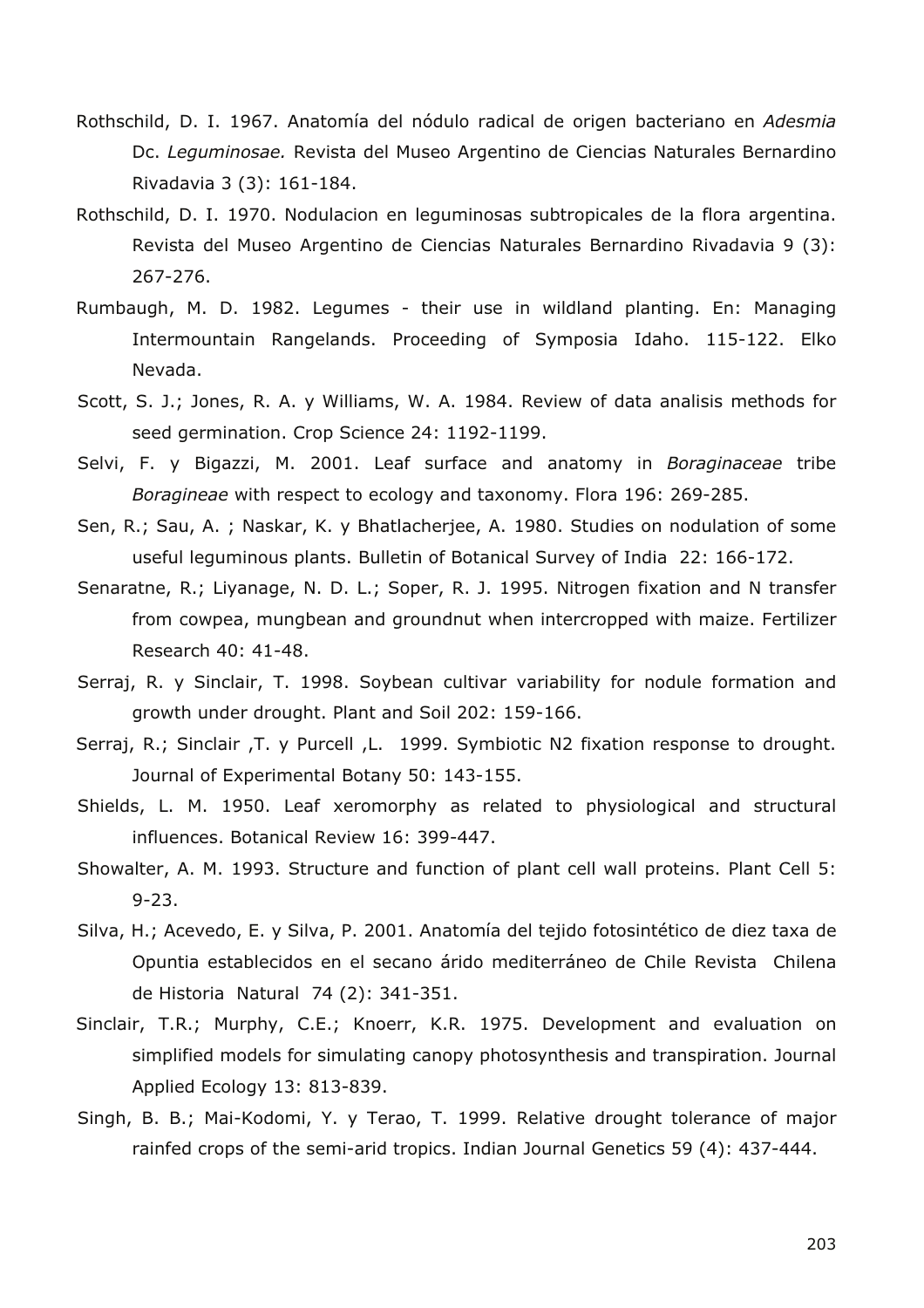- Singh, B. B.; Mai-Kodomi, Y. y Terao, T. 1999. A simple screening method for drought tolerance in cowpea. Indian Journal of Genetics 59 (2): 211-220.
- Skujins, J. 1981. Nitrogen cycling in arid ecosystems. En: Clark, F. y Rosswall, T. (de.) Terrestrial Nitrogen Cycles. Ecol. Bull. (Stockholm) 33: 477-491.
- Smith, J. L. y Paul, E. A. 1990. The significance of soil microbial biomass estimations in soil .Stotzky, G; Bollag, J (eds.). Soil biochemestry. Marcel Dekker, New York, USA. 6: 357-395.
- Soriano, A. 1956. Aspectos ecológicos y pastoriles de la vegetación patagónica relacionados con su estado y capacidad de recuperación. Revista de Investigaciòn Agrícola: 349-372.
- Soriano, A. 1960. Germination of twenty dominant plants in Patagonia in relation to regeneration of the vegetation. Proceedings 8th. International Grassland Congress, Reading (Inglaterra): 154-158.
- Soriano, A., Nogues Loza, M. y Burkart, S. 1994. Plant biodiversity in the extra-andean Patagonia: Comparisons with neighbouring and related vegetation units. 36-45. En Montes, L. y Oliva, G. (eds.). Patagonia. Actas del Taller Internacional sobre recursos fitogenéticos, desertificación y uso sustentable. Río Gallegos, Santa Cruz.
- Soriano, A.; Volkheimer,W.; Walter, H.; Box, E.O.; Marcolin, A.A.; Vallerini, J.A.; Movia, C.P.; Leon, R.J.C.; Gallardo, J.M.; Rumboll, M.; Canevari, P. y Vasina, W.G. 1983. Desert and semi-desert of Patagonia. En: West, N.E. (ed.). Temperate Deserts and Semi-deserts.423-460. Elsevier, Amsterdam, Holanda.
- Sprent, J. I. 1972. The effect of water stress on nitrogen-fixing root nodules. II Effect on whole plant of *Vicia faba* and *Glicyne max.* New Phytologist 71: 602-611.
- Sprent, J. I. 1980. Root nodule anatomy, type of export product and evolutionary origin in some *Leguminosae*. Plant, Cell and Environment 3: 35-43.
- Sprent, J. I. 1999. Nitrogen fixation and growth of non-crop legume species in diverse environments. Perspectives in Plant Ecology, Evolution and Systematics 2 (2): 149-162.
- Sprent, J. I.; Minchin, F. R. y Thomas, R. J. 1983. Environmental effects on the physiology of nodulation and nitrogen fixation. 269-317. En: Jones, D.G. y Davies, D.R. (eds.) Temperates legumes: physiology, genetics and nodulation. Pitman London, Ing.
- Squeo, F.; Rada, F.; García, C.; Ponce, M.; Rojas, A. y Azocar, A. 1996. Cold resistance mechanisms in high desert Andean plants. Oecologia 105: 552-555.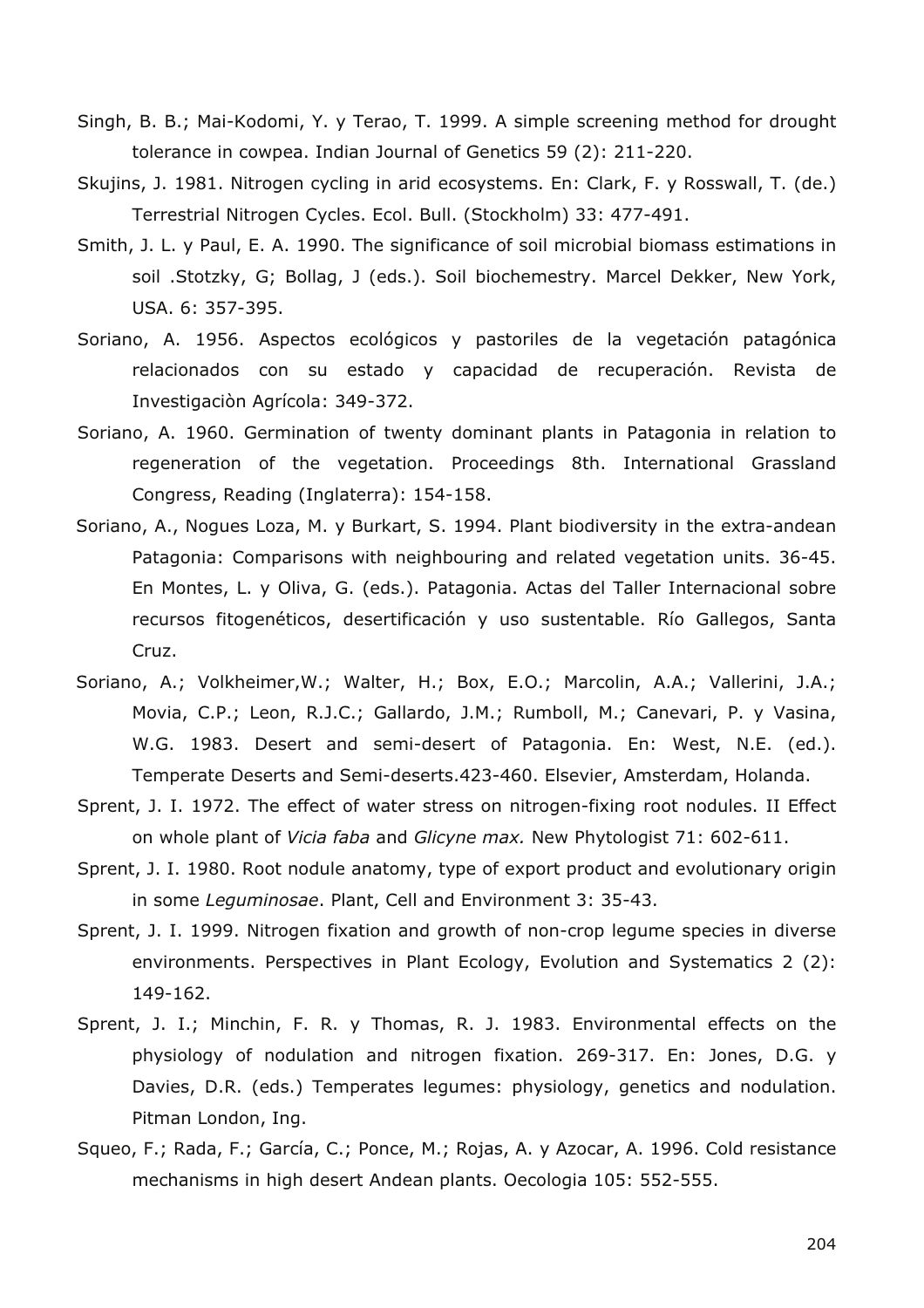- Stronati, M. 2000. Ocurrencia de leguminosas en pastizales naturales de la patagonia. XX Reunión Latinoamericana de Rhizobiología y Defensa del Medio Ambiente. Anales Científicos XX Relar. Arequipa, Perú: 230.
- Stronati, M.; Arce, M. E. y Feijóo, S. M. 1991. Nodulación en leguminosas herbáceas de los alrededores de Comodoro Rivadavia. Resúmenes XXIII Jornadas Argentinas de Botánica: 139.
- Stronati, M.; Arce, M.; Feijoo, M. y González, S. 1994. Presencia y morfología de los nódulos radicales de cuatro leguminosas patagónicas. Naturalia Patagónica. 2: 49-58.
- Stronati, M.; Bertiller, M.; Arce, M. y Feijoo, M. 1995. Diversidad específica de leguminosas, nodulación y estado de deterioro en la estepa herbácea de *Festuca pallescens* en el SO del Chubut. XVII Reunión de Ecología. Mar del Plata: 171-172
- Stuefer, J. F. 1998. Two types of division of labour in clonal plants: benefits, costs and constraints. Perspectives in Plant Ecology, Evolution and Systematics 1: 47-60.
- Subbaro, G. V.; Johansen, C.; Stinkard, A. E.; Nageswara Rao, R. A.; Saxena, N. P. y Channah, Y. S. 1995. Strategies for improving drought resistance in grain legumes. Critical Reviews in Plant Sciences 14: 469-523.
- Sy, A. ; Grouzis, M. y Danthu, P. 2001. Seed germination of seven Sahelian legume species. Journal of Arid Environments 49: 875-882.
- Thrall, P.; Millsom, D.; Jeavons, A.; Waayers, M.; Harvey G.; Bagnall, D. y Brockwell, G. 2005. Seed inoculation with effective root-nodule bacteria enhances revegetation success. Journal of Applied Ecology 42 (4) 740 – 751.
- Tlusty, B.; Grossman, J. M. y Graham Can, P. H. 2004. Selection of rhizobia for prairie legumes used in restoration and reconstruction programs in Minnesota. Canadian Journal Microbiology/ Review Canadian Microbiology 50 (11): 977-983
- Tobe, K.; Zhang, L. y Omasa, K. 2005. Seed germination and seedling emergence of three annuals growing on desert sand dunes in China. Annals of Botany 95 (4): 649-659.
- Transeau, E. N. 1904. On the development of palisade tissue and resinous deposits in leaves. Science 19: 866-867.
- Trejo, C. y Davies, W. 1991. Drought-induced closure of *Phaseolus vulgaris* L. Stomata precedes leaf water deficit and any increase in xylem ABA concentration. Journal Experimental Botany 42:1507–1515.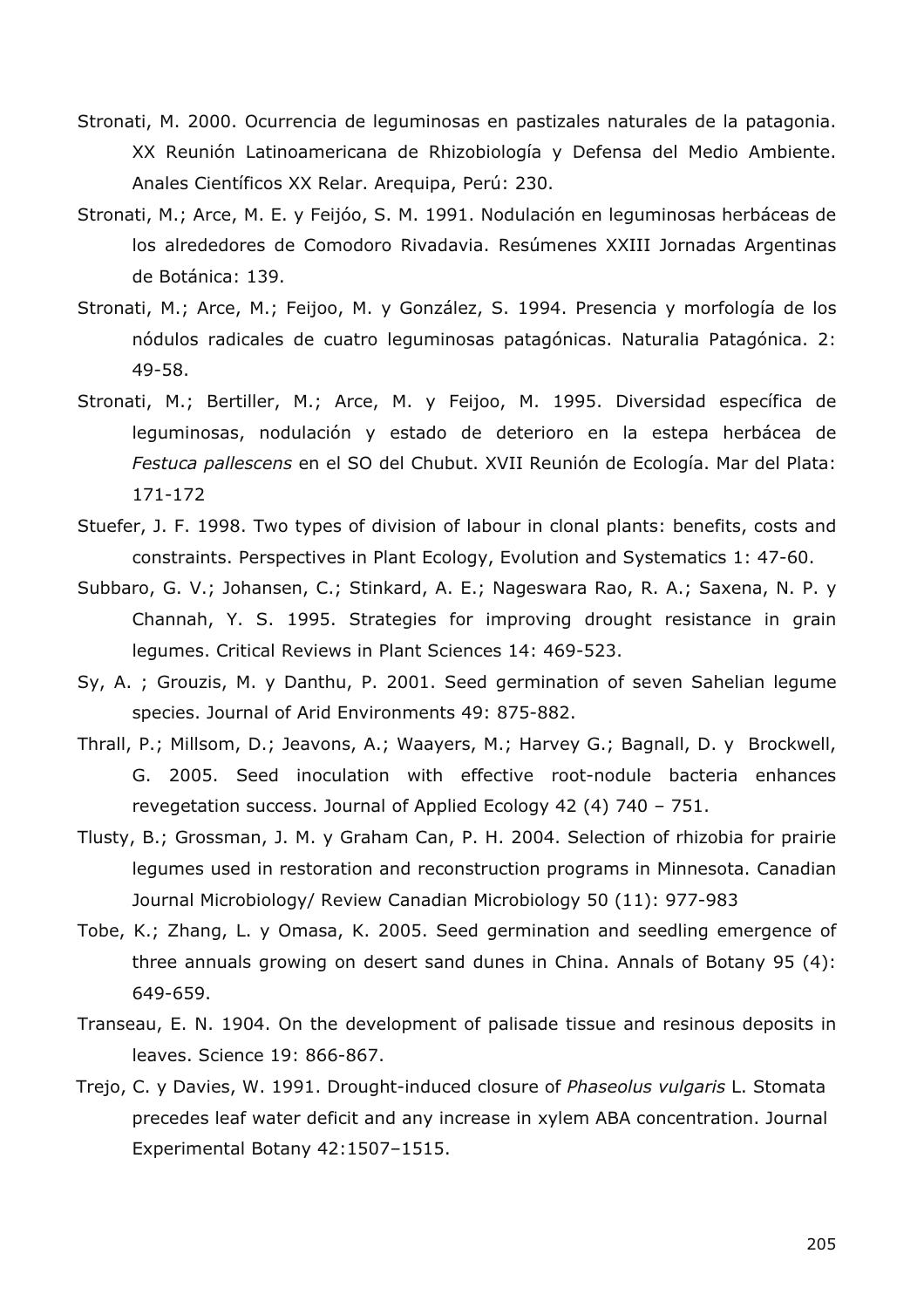- Türkan, I.; Bor, M.; Ozdemir, F. y Koca, H. 2005. Diferential responses of lipid peroxidation and antioxidants in the leaf of drought-tolerant *P. acutifolius* Gray and drought-sensitive *P. vulgaris* L. subjected to polyethylene glycol mediated water stress. Plant Science 168: 223-231.
- Tyler, F. J. 1900. Geophilous plants of Ohio. Naturalist 1 (2): 21-24.
- Ulibarri, E. A. y Burkart, A. 2000. Sinopsis de las especies de *Adesmia* (*Leguminosae, Adesmieae*) de la Argentina. Darwiniana 38 (1-2): 59-126.
- Uphof, J. C. 1962. Plant hairs. Gebrüder Borntraeger. Berlin-Nkolassee. 206 pp .
- Vilela, A. E. y Ravetta, D. A. 2000. The effect of radiation on seedling growth and physiology in four species of *Prosopis* L. (*Mimosaceae*). Journal of Arid Environments 44: 415-423.
- Vilela, A. E.; Ravetta, D. A. 2001. The effect of seed scarification and soil-media on germination, growth, storage and survival of seedling of five species of *Prosopis* L. (*Mimosaceae*). Journal of Arid Environments 48: 171-184.
- Villagra, P. E. 1997. Germination of *Prosopis argentina* and *P. alpataco* seeds under saline conditions. Journal of Arid Environments 37: 261-267.
- Villagra, P. E. y Cavagnaro, J. B. 2006. Water stress effects on the seedling growth of *Prosopis argentina* and *Prosopis alpataco*. Journal of Arid Environments 64: 390- 400.
- Villalobos, A. E. y Peláez D. V. 2001. Influences of temperatura and water stress on germination and establishment of *Prosopis caldenia* Burk. Journal of Arid Environments 49: 321-328.
- Vincent, J. M. 1975. Manual práctico de rizobiología. Ed. Hemisferio Sur, Buenos Aires, Argentina.
- Vitousek, P. M. y Walker, L. R. 1989. Biological invasion by *Mirica faya* in Hawai: plant demography, nitrogen fixation, ecosystem effects. Ecological Monographs 59: 247- 265.
- Volkens, G. 1884. Zur Kenntnis der Beziehungen zwischenStandort und anatomischen Bau der Vegetationsorgane. Jahrb Botanischer Garten und Museum 3: 1. Berlin.
- Volkens, G. 1887. Die flora der Aegyptisch-arabischen Wüste auf Grund anatomischphysiologischer Forschungen. Gebrüder Borntraeger Berlin 156 pp.
- Waisel, Y. 1963. Ecotypic differentation in the flora of Israel. III. Anatomical studies of some ecotype pairs. Bulletin of the Research Council Israel, Section D, 11: 183- 190.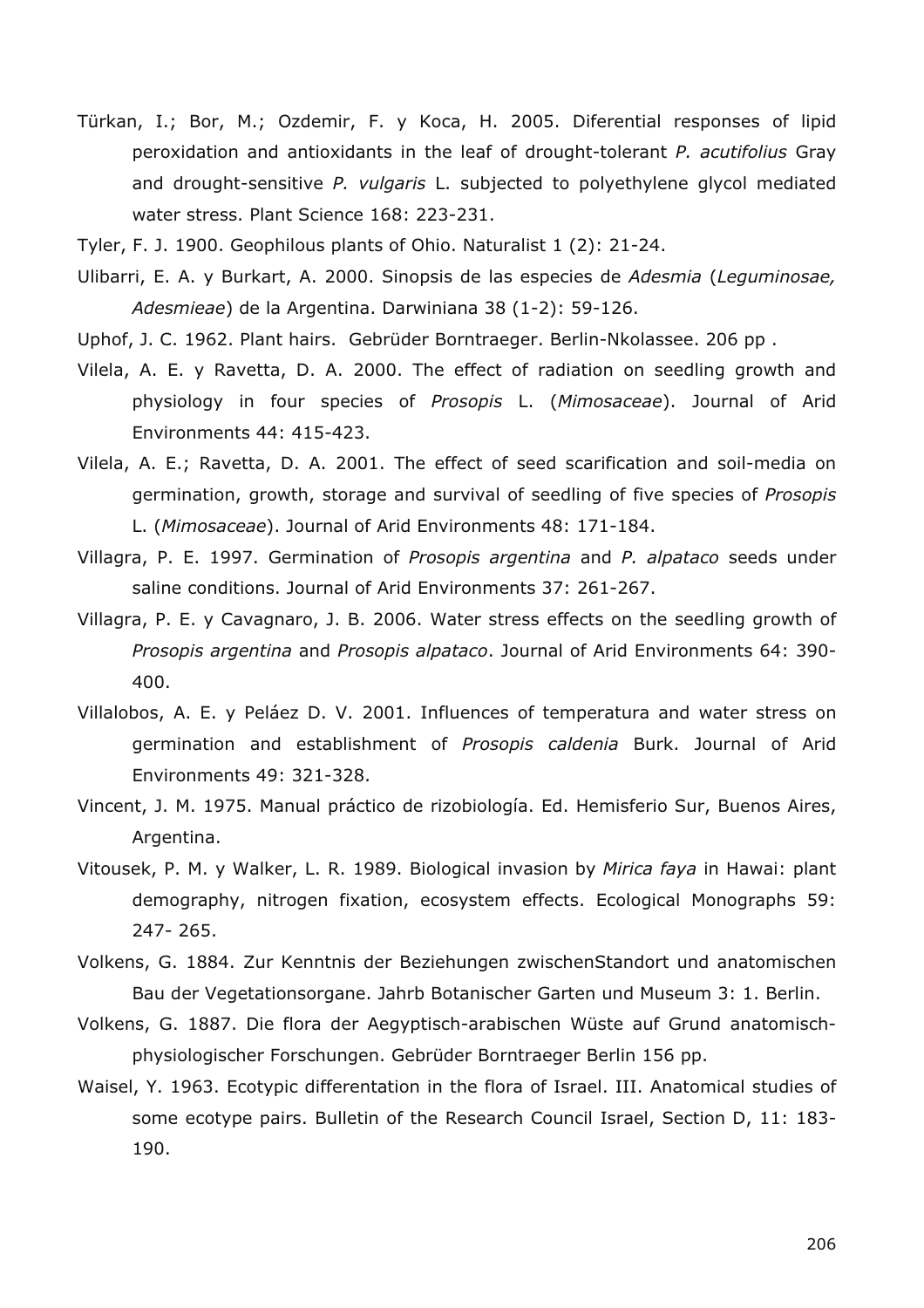- Warming, E. 1909. Ecology of plants. English translation edited by P. Groom y J. Bayley Balfour. Clarendon Press, Oxford.
- Wechsberg, G. E.; Bray, C. M. y Probert, R. J. 1994. Expression of dehydrin-like proteins in orthodox seeds of *Ranunculus selerarus* during development and water stress. Seed Science Research 4: 241-246.
- Welker, O. A. y Furuya, S. 1995. Influence of heat stress on growth and leaf epicuticular structure of cabbages. Journal of Agronomy and Crop Science 174: 53-62.
- West, D. W. y Francois, L. E. 1982. Effects of salinity on germination, growth and yield of cowpea. Irrigation Science 3: 169-175.
- Wiesner, J. 1889. Biologie der Pflanzen. Vienna.
- Williams R. B. y Bell, K. B. 1981. Nitrogen allocation in Mojave desert winter annuals. Oecologia 48: 145-150.
- Wirth, T. A. 2000. Emergence, survival and reproduction of three species of forbs important to sage grouse nutrition in responses to fire, microsite and method of establishment. Dissertación MSc. Oregon State University.
- Wirth, T. A. y Pyke, D. A. 2003. Restoring forbs for sage grouse habitat: fire, microsites, and establishment methods. Restoration Ecology 11 (3): 370-377.
- Wood, J. G. 1934. The physiology of xerophytism in Australian plants. The stomatal frequencies,transpiration and osmotic pressures of sclerophyll and tomentosesucculent leaved plants. Journal Ecology 22: 69-87.
- Woodmansee, R. G. 1978. Additions and losses of nitrogen in grassland ecosystems. BioScience 28 (7): 448-453.
- Woolley, J.T. 1964: Water relations of soybean leaf hairs. Agronomy Journal 56: 569- 571.
- Xu, S.; An, L., Feng, H.; Wang, X. Y Li, X. 2002. The seasonal effects of water stress on Ammopiptanthus mongolicus in a desert enviroment. Journal of Arid Environments 51:437-447.
- Ye, Z. H.; Song, Y. R.; Marcus, A. y Varner, J. F. 1991. Comparative localization of three classes of cell wall proteins. Plant Journal 1: 175-183.
- Ye, Z. H. y Varner, J. F. 1991.Tissue-specific expression of cell wall proteins in developing soybean tissues. Plant Cell 3: 23-37.
- Young, J.A. y Evans, R.A. 1970. Germination of cultivars of *Trifolium subterraneum* L. in relation to matric potential. Agronomy Journal 62: 743-745.